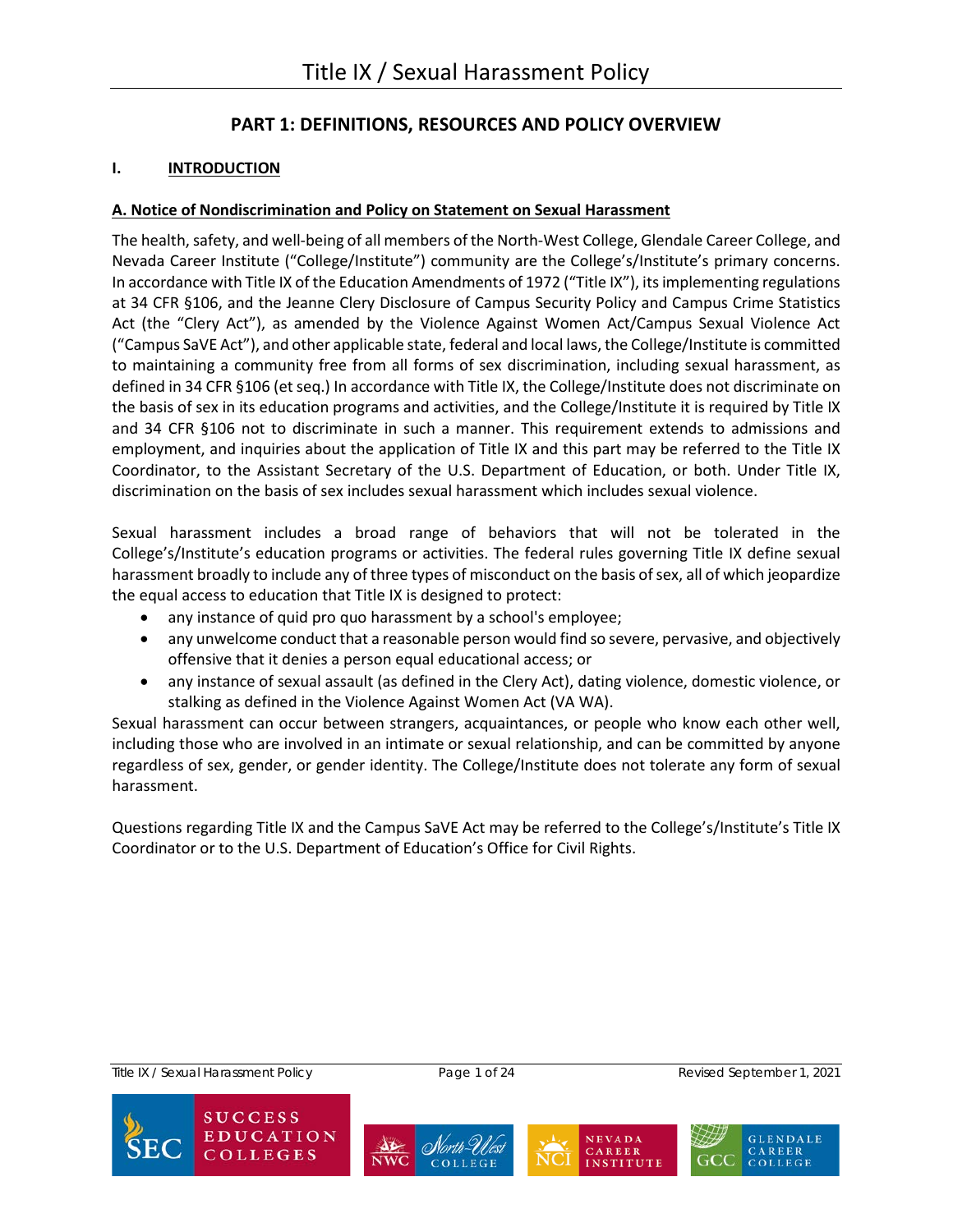## **B. The Title IX Coordinator**

The College's/Institute's designated Title IX Coordinator is: Title IX Coordinator: Serjik Kesachekian Chief Compliance 2101 West Garvey Avenue, North West Covina, CA 91790 626-251-1078 [SerjikK@Success.edu](mailto:SerjikK@Success.edu)

The Title IX Coordinator's responsibilities include, but are not limited to:

- Communicating with all members of the College/Institute community regarding Title IX and VAWA, and providing information about how individuals may access their rights;
- Reviewing applicable College/Institute policies to ensure institutional compliance with Title IX and VAWA;
- Monitoring the College/Institute's administration of its own applicable policies, including this policy and the College/Institute's Non-Discrimination and Anti-Harassment Policy and all related record keeping, timeframes, and other procedural requirements;
- Conducting or coordinating training regarding Title IX, VAWA, and prohibited conduct defined in this policy and related policies; and
- Responding to any report or Formal Complaint regarding conduct that violates this policy. For any report of which the College/Institute has actual knowledge (and any formal complaint), the Title IX Coordinator shall oversee and implement the explanation and provision of any supportive measures. For any Formal Complaint, the Title IX Coordinator oversees the investigation and resolution of such alleged misconduct, directs the provision of any additional supportive measures, and monitors the administration of any related appeal.

The Title IX Coordinator may delegate certain responsibilities under this policy to designated administrators, who will be appropriately trained.

#### **C. Definitions within the Policy**

*Actual knowledge* means notice of sexual harassment or allegations of sexual harassment to the College/Institute's Title IX Coordinator or to a Campus/Executive Director.

*Complainant* means an individual who is alleged to be the victim of conduct that could constitute sexual harassment.

*Bystander* means a person who observes a crime, impending crime, conflict, potentially violent or violent behavior or conduct that is in violation of rules or policies of the College/Institute.

*Confidentiality* may be offered by an individual who is not required by law to report known incidents of sexual assault or other crimes to institution officials, in a manner consistent with state and federal law.

Title IX / Sexual Harassment Policy **Page 2 of 24** Revised September 1, 2021

 $GCC$ 

**GLENDALE** 





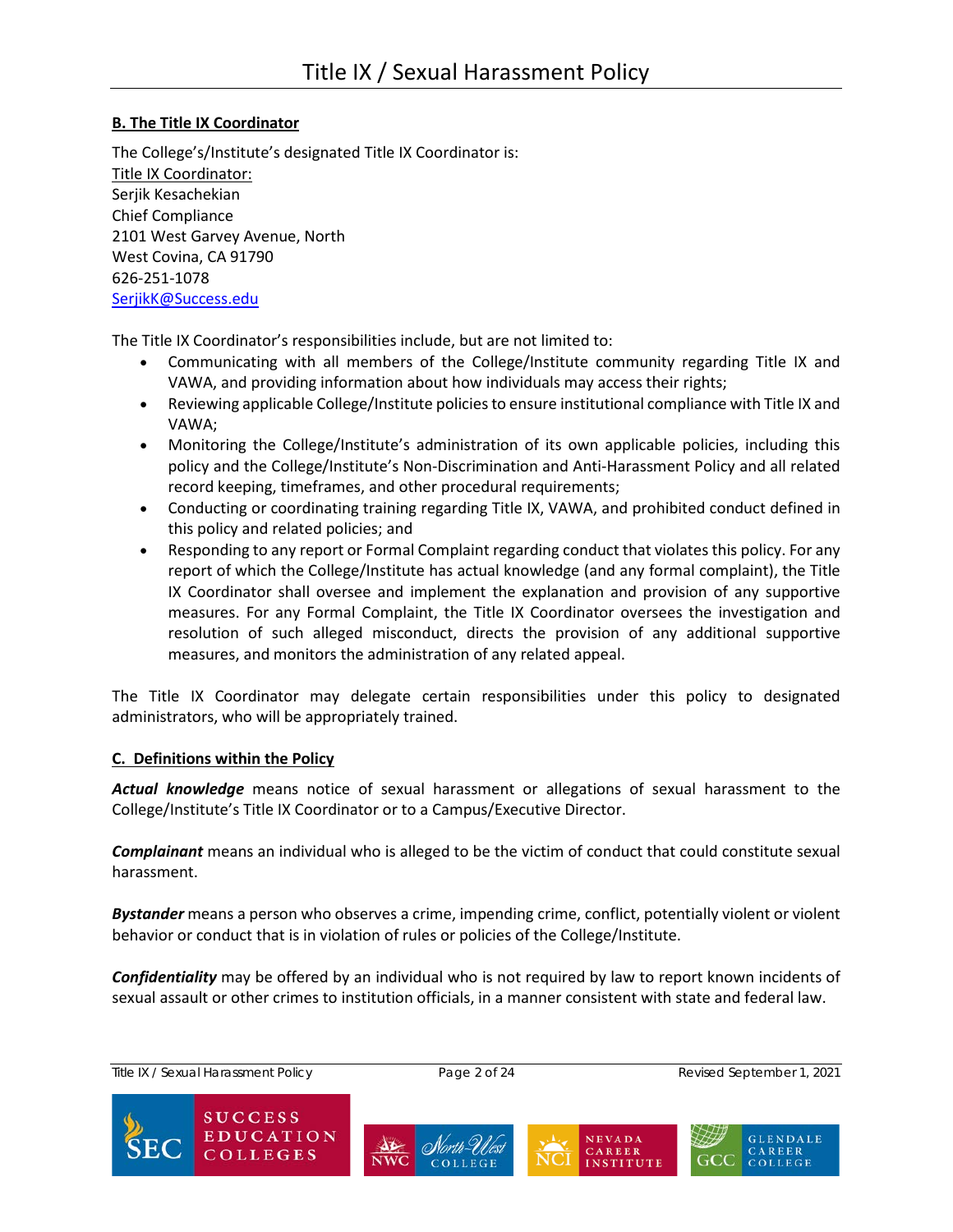*Consent* must be affirmative. Consent means a knowing, voluntary and mutual decision among all participants to engage in sexual activity. Consent can be given by words or actions, as long as those words or actions create clear permission regarding willingness to engage in sexual activity. Silence or lack of resistance, in and of itself, does not demonstrate consent. The definition of consent does not vary based upon a participant's sex, sexual orientation, gender identity, or gender expression.

- Consent to any sexual act or prior consensual activity between or with any party does not necessarily constitute consent to any other sexual act.
- Consent is required regardless of whether the person initiating the act is under the influence of drugs and or alcohol.
- Consent may be initially given but withdrawn at any time.
- Consent cannot be given when a person is incapacitated.
- Consent cannot be when it is the result of any coercion, intimidation, force, threat of harm.
- When consent is withdrawn or can no longer be given, sexual activity must stop.

In **California**, and for the purposes of the College's/Institute's Title IX/Sexual Harassment Policy at its California campuses, an **Affirmative Consent** standard is applied to allegations of sexual harassment. That term is defined in the California Education Code §67386 as follows:

*1) An affirmative consent standard in the determination of whether consent was given by both parties to sexual activity. "Affirmative consent" means affirmative, conscious, and voluntary agreement to engage in sexual activity. It is the responsibility of each person involved in the sexual activity to ensure that he or she has the affirmative consent of the other or others to engage in the sexual activity. Lack of protest or resistance does not mean consent, nor does silence mean consent. Affirmative consent must be ongoing throughout a sexual activity and can be revoked at any time. The existence of a dating relationship between the persons involved, or the fact of past sexual relations between them, should never by itself be assumed to be an indicator of consent.*

*(2) A policy that, in the evaluation of complaints in any disciplinary process, it shall not be a valid excuse to alleged lack of affirmative consent that the accused believed that the complainant consented to the sexual activity under either of the following circumstances:*

*(A) The accused's belief in affirmative consent arose from the intoxication or recklessness of the accused.*

*(B) The accused did not take reasonable steps, in the circumstances known to the accused at the time, to ascertain whether the complainant affirmatively consented.*

*(3) A policy that the standard used in determining whether the elements of the complaint against the accused have been demonstrated is the preponderance of the evidence.*

*(4) A policy that, in the evaluation of complaints in the disciplinary process, it shall not be a valid excuse that the accused believed that the complainant affirmatively consented to the sexual activity if the accused knew or reasonably should have known that the complainant was unable to consent to the sexual activity under any of the following circumstances:*

*(A) The complainant was asleep or unconscious.*

 $\overline{\phantom{a}}$ 

*(B) The complainant was incapacitated due to the influence of drugs, alcohol, or medication, so that the complainant could not understand the fact, nature, or extent of the sexual activity.*

Title IX / Sexual Harassment Policy **Page 3 of 24** Revised September 1, 2021

 $GCC$ 

**GLENDALE** 





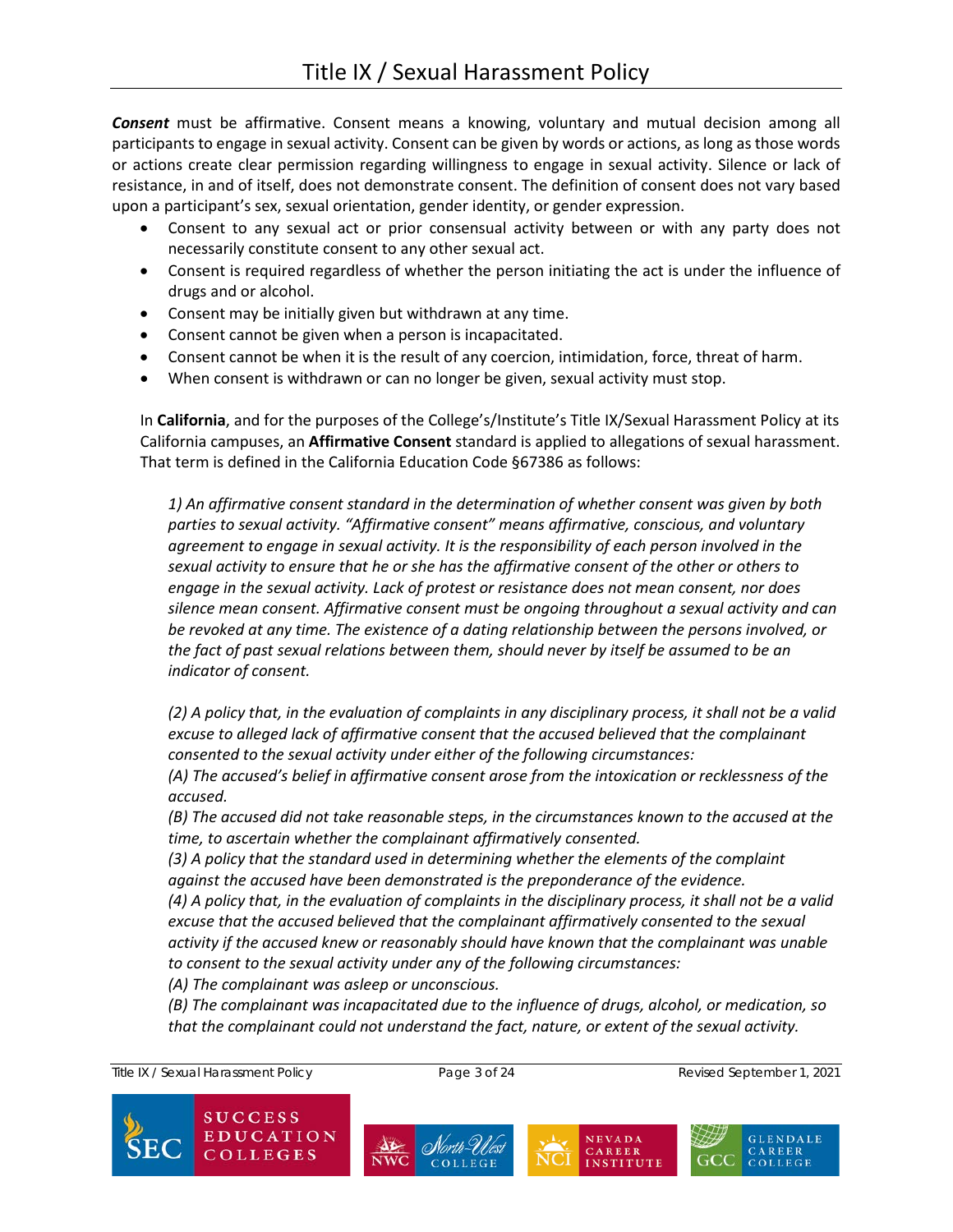## *(C) The complainant was unable to communicate due to a mental or physical condition.*

*Formal complaint* means a document filed by a complainant or signed by the Title IX Coordinator alleging sexual harassment against a respondent and requesting that the College/Institute investigate the allegation of sexual harassment. At the time of filing a formal complaint, a complainant must be participating in or attempting to participate in the education program or activity of the College/Institute with which the formal complaint is filed. A formal complaint may be filed with the Title IX Coordinator in person, by mail, or by electronic mail, by using the contact information listed for the Title IX Coordinator As used here, the phrase ''document filed by a complainant'' means a document or electronic submission (such as by email) that contains the complainant's physical or digitalsignature, or otherwise indicates that the complainant is the person filing the formal complaint.

*Incapacitation* (or incapacity), for purposes of this policy, is the state in which an individual's perception or judgment is so impaired that the individual lacks the cognitive capacity to make or act on conscious decisions. The use of drugs or alcohol can cause incapacitation. An individual who is incapacitated is unable to consent to a sexual activity. Engaging in sexual activity with an individual who is incapacitated (and therefore unable to consent), where an individual knows or ought reasonably to have understood that the individual is incapacitated, constitutes Title IX Sexual Harassment as defined by this policy.

*Respondent* means an individual who has been reported to be the perpetrator of conduct that could constitute sexual harassment.

*Retaliation* mean taking any adverse action or attempting to take adverse action, including intimidating, threatening, coercing, or in any way discriminating against an individual for the purpose of interfering with any right or privilege secured by Title IX or this policy, or because the individual has made a report or complaint, testified, assisted, or participated or refused to participate in any manner in an investigation, proceeding, or hearing.

*Sexual harassment* means conduct on the basis of sex that satisfies one or more of the following:

(1) An employee of the College/Institute conditioning the provision of an aid, benefit, or service of the College/Institute on an individual's participation in unwelcome sexual conduct;

(2) Unwelcome conduct determined by a reasonable person to be so severe, pervasive, and objectively offensive that it effectively denies a person equal access to the College/Institute's education program or activity; or

(3) one of the following offenses:

(a) ''Sexual assault'' means an offense classified as a forcible or nonforcible sex offense under the uniform crime reporting system of the Federal Bureau of Investigation. Forcible sex offenses means any sexual act directed against another person, without the consent of the victim including instances where the victim is incapable of giving consent; these offenses include:

• Rape: The carnal knowledge of a person, without the consent of the victim, including instances where the victim is incapable of giving consent because of their age or because of their temporary or permanent mental or physical incapacity;

Title IX / Sexual Harassment Policy **Page 4 of 24** Revised September 1, 2021

GCC





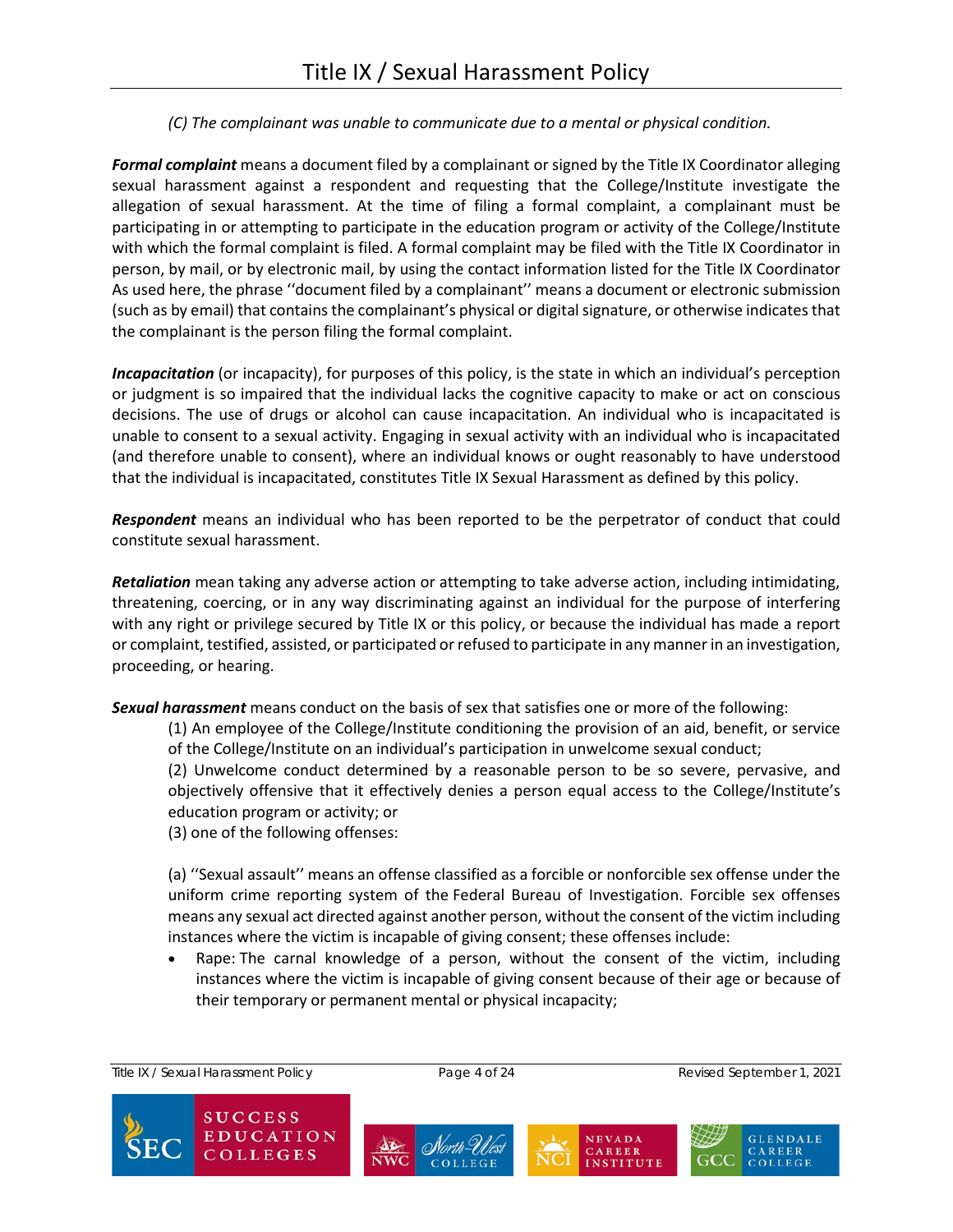- Sodomy: Oral or anal sexual intercourse with another person, without the consent of the victim, including instances where the victim is incapable of giving consent because of their age or because of their temporary or permanent mental or physical incapacity;
- Sexual Assault with an Object: To use an object or instrument to unlawfully penetrate, however slightly, the genital or anal opening of the body of another person, without the consent of the victim, including instances where the victim is incapable of giving consent because of their age or because of their temporary or permanent mental or physical incapacity;
- Fondling: The touching of the private body parts of another person for the purpose of sexual gratification, without the consent of the victim, including instances where the victim is incapable of giving consent because of their age or because of their temporary or permanent mental or physical incapacity;

Nonforcible Sex Offenses (Except Prostitution Offenses) means unlawful, nonforcible sexual intercourse; these offenses include:

- Incest: Sexual intercourse between persons who are related to each other within the degrees wherein marriage is prohibited by law; or
- Statutory Rape: Sexual intercourse with a person who is under the statutory age of consent.

(b) ''Dating violence'' means violence committed by a person—

(i) who is or has been in a social relationship of a romantic or intimate nature with the victim; and (ii) where the existence of such a relationship shall be determined based on a consideration of the following factors:

- The length of the relationship.
- The type of relationship.
- The frequency of interaction between the persons involved in the relationship.

(c)''Domestic violence'' includes felony or misdemeanor crimes of violence committed by a current or former spouse or intimate partner of the victim, by a person with whom the victim shares a child in common, by a person who is cohabitating with or has cohabitated with the victim as a spouse or intimate partner, by a person similarly situated to a spouse of the victim under the domestic or family violence laws of the jurisdiction receiving grant monies, or by any other person against an adult or youth victim who is protected from that person's acts under the domestic or family violence laws of the jurisdiction.

(d) ''Stalking'' means engaging in a course of conduct directed at a specific person that would cause a reasonable person to— (i) fear for his or her safety or the safety of others; or (ii) suffer substantial emotional distress.

*Supportive measures* means nondisciplinary, non-punitive individualized services offered as appropriate, as reasonably available, and without fee or charge to the complainant or the respondent before or after the filing of a formal complaint or where no formal complaint has been filed. Such measures are designed to restore or preserve equal access to the education program or activity without unreasonably burdening

Title IX / Sexual Harassment Policy **Page 5 of 24** Revised September 1, 2021



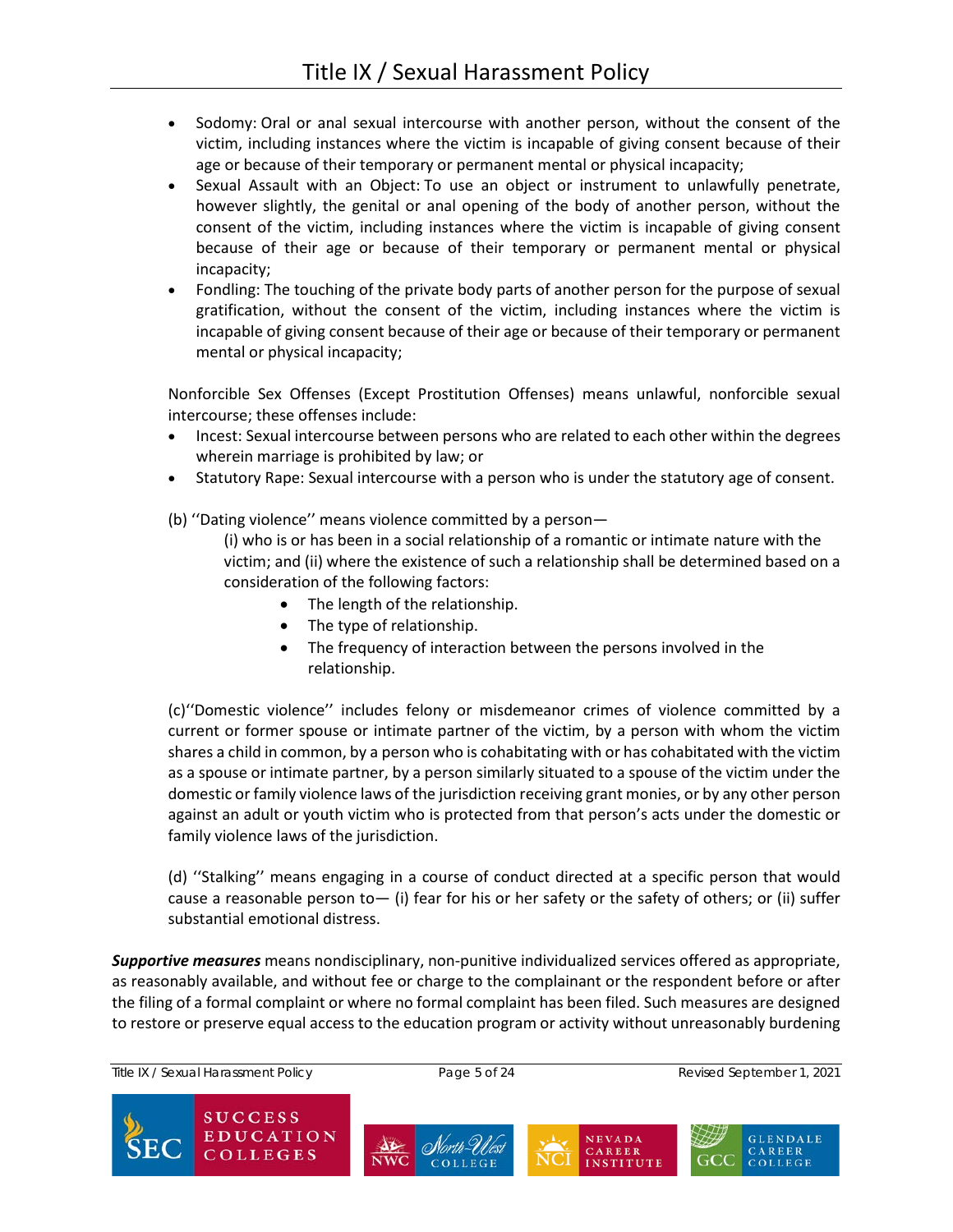the other party, including measures designed to protect the safety of all parties or the College/Institute's educational environment, or deter sexual harassment. Supportive measures may include counseling, extensions of deadlines or other course-related adjustments, modifications of work or class schedules, campus escort services, mutual restrictions on contact between the parties, changes in work or housing locations, leaves of absence, increased security and monitoring of certain areas of the campus, and other similar measures. The College/Institute must maintain as confidential any supportive measures provided to the complainant or respondent, to the extent that maintaining such confidentiality would not impair the ability of the College/Institute to provide the supportive measures. The Title IX Coordinator is responsible for coordinating the effective implementation of supportive measures.

*Third party* refers to any individual who is not a College/Institute student, a faculty member, or a staff member (e.g., vendors, alumni/ae, or local residents).

*Witness* refers to any individual who shares information relating to an allegation of prohibited conduct under this policy.

## **D. Scope of Policy**

This Policy governs sexual harassment involving persons in the United States, and applies regardless of sex, race, national origin, disability, part-time/fulltime status, sexual orientation, gender identity, or other protected status.

Under Title IX, the College/Institute must respond when sexual harassment occurs in the school's education program or activity, against a person in the United States. "Education program or activity" includes locations, events, or circumstances over which the College/Institute exercises substantial control over both the respondent and the context in which the sexual harassment occurred, and also includes any building owned or controlled by a student organization that is officially recognized by the College/Institute. Title IX applies to all of a school's education programs or activities, whether such programs or activities occur on-campus or off-campus.

Complaints of discrimination or harassment on the basis of sex that do not involve Title IX-defined sexual harassment, or do not otherwise meet the Title IX threshold for investigation, are governed by the College's/Institute's Non-Discrimination and Anti-Harassment Policy contained in the College's/Institute's catalog.

## **E. Rights of the Complainant and Respondent**

- 1. The Complainant may make a report to local law enforcement and/or state police;
- 2. The Complainant will have reports of Sexual Harassment treated seriously;
- 3. The Complainant will have the right to make a decision about whether or not to disclose a crime or violation and participate in the investigation and hearing process and/or criminal justice process free from pressure from the College/Institute;
- 4. Both parties will be provided a process that is fair, impartial, and provides adequate notice and a meaningful opportunity to be heard;

Title IX / Sexual Harassment Policy **Page 6 of 24** Revised September 1, 2021

**GCC** 



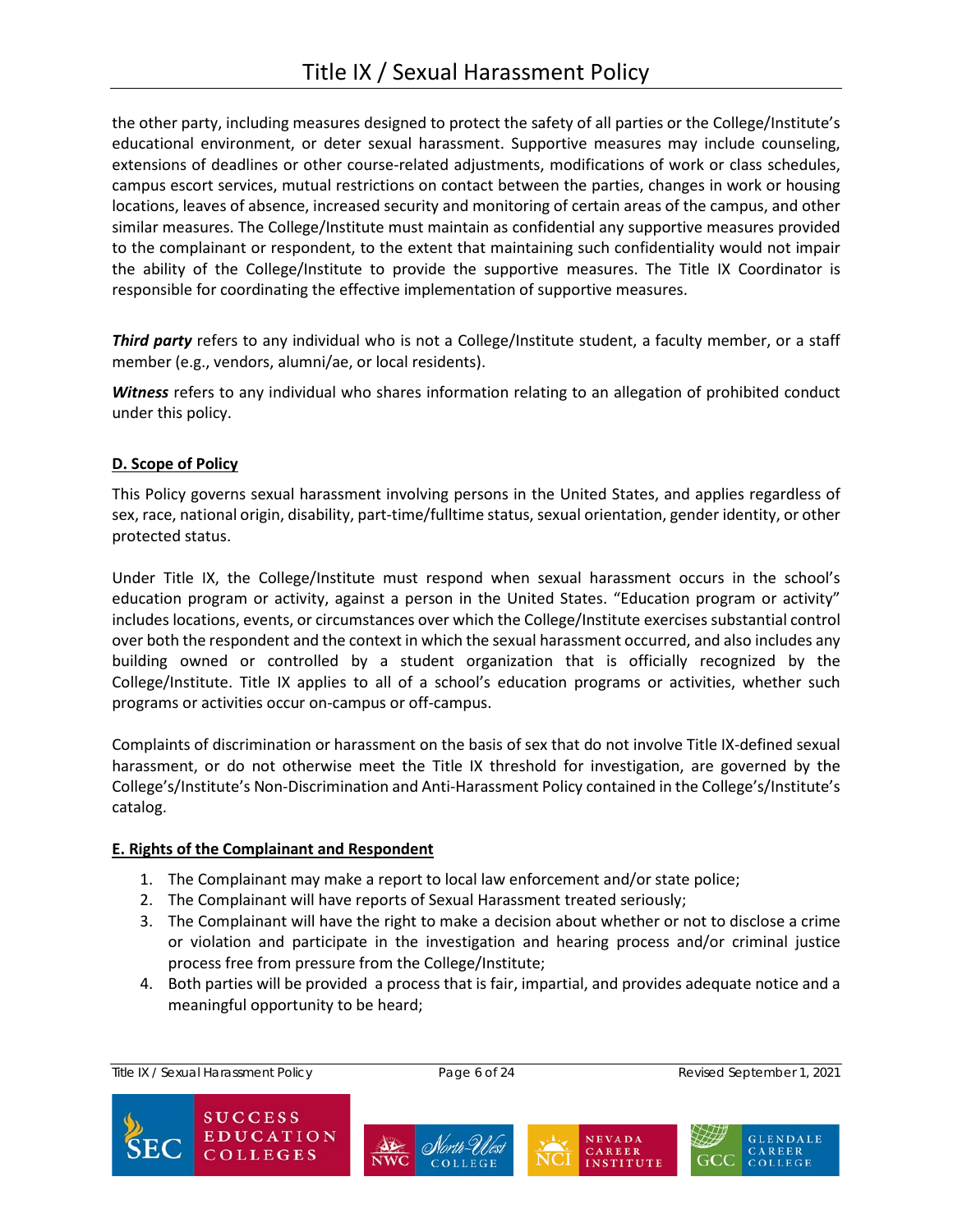- 5. The Complainant will be treated with dignity and to receive from the College/Institute courteous, fair, and respectful referral to health care and counseling services, where available;
- 6. The Complainant will be free from any suggestion that s/he is at fault when these crimes and violations are committed, or should have acted in a different manner to avoid such crimes or violations;
- 7. The Complainant will be asked to describe the incident with as few College/Institute representatives as practicable and not be required to unnecessarily repeat a description of the incident;
- 8. Both parties will be protected from retaliation by the College/Institute, any student, and or their friends, family and acquaintances within the jurisdiction of the College/Institute;
- 9. Both parties may be accompanied by an advisor of choice who may assist and advise a Complainant or Respondent throughout the grievance process including during all meetings and hearings related to such process;
- 10. Both parties may exercise civil rights and practice of religion without interference by the investigative, criminal justice or judicial or conduct process of the College/Institute;
- 11. Both parties will be informed of the outcome of the College's/Institute's investigation;
- 12. All members of the College/Institute community may obtain information about health and counseling support resources from the College's/Institute's Title IX Coordinator. Local community resources include:

| Agency                               | Location                         | <b>Telephone Number</b> |  |
|--------------------------------------|----------------------------------|-------------------------|--|
| California                           |                                  |                         |  |
| Rape Crisis Center                   | 7116 Sophia Ave.                 | 818-886-0453            |  |
|                                      | Van Nuys, CA 91406               |                         |  |
| Sexual Assault Crisis Agency         | 1703 Termino Ave.                | 562-494-5046            |  |
|                                      | Long Beach, CA 90804             |                         |  |
| Riverside Area Rape Crisis           | 1845 Chicago Ave, Suite A        | 951-686-7273            |  |
| Center                               | Riverside, CA 92507              |                         |  |
| Project S.I.S.T.E.R.                 | PO Box 1369                      | 909-626-4357            |  |
|                                      | Pomona, CA 91769                 |                         |  |
| Glendale Adventist Medical           | 1509 Wilson Terrace              | 818-409-8027            |  |
| Center                               | Glendale, CA 91206               |                         |  |
| Foothill Family Services - West      | 1215 West Covina Pkwy, Suite 200 | 626-338-9200            |  |
| Covina                               | West Covina, CA 91790            |                         |  |
| <b>Nevada</b>                        |                                  |                         |  |
| <b>Community Action Against Rape</b> | 6375 West Charleston Blvd., W1B  | 702-385-2153            |  |
| (CARR) - Rape Crisis Center          | Las Vegas, NV 89146              |                         |  |
| <b>Mental Health Services for</b>    | 6600 W. Charleston Blvd., #140   | 702-437-4673            |  |
| Children & Adults                    | Las Vegas, NV 89146              |                         |  |

- 13. Both parties will be notified of options for changing academic, living, transportation, and working situations;
- 14. The Complainant may report the incident to the College's/ Institute's Title IX Coordinator using any of the published contact methods, including during non-business hours;

Title IX / Sexual Harassment Policy **Page 7 of 24** Revised September 1, 2021







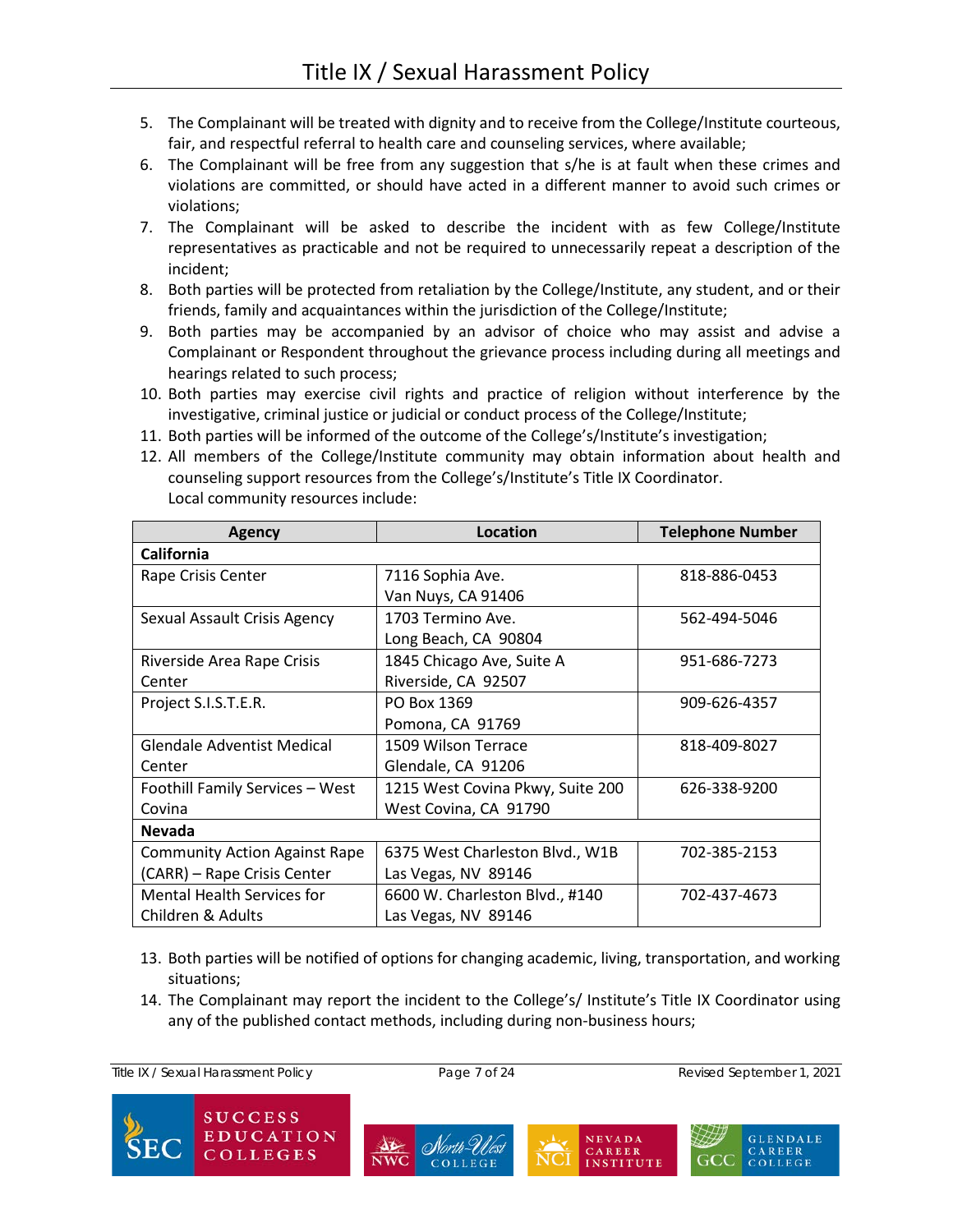- 15. Both parties will be provided a prompt, impartial, and thorough investigation of the complaint in accordance with this Policy;
- 16. Both parties will be informed of the importance of preserving evidence;
- 17. Both parties will be provided confidentiality in accordance with this Policy*.*

### **II. RESOURCES AND REPORTING OPTIONS FOR VICTIMS OF SEXUAL HARASSMENT**

#### **A. Immediate Medical Assistance and Counseling**

If you or someone you know is or may be the victim of any form of sexual assault, the College/Institute strongly urges you to seek immediate assistance. Assistance is available 24 hours a day, 7 days a week, from the local police and Emergency Assistance – call 911, and from the following:

| <b>Hospital</b>                   | Location                 | <b>Telephone Number</b> |
|-----------------------------------|--------------------------|-------------------------|
| <b>California</b>                 |                          |                         |
| <b>Glendale Adventist Medical</b> | 1509 Wilson Terrace      | 818-409-8202            |
| Center                            | Glendale, CA 91206       |                         |
| <b>UC Irvine Medical Center</b>   | 101 The City Drive South | 714-456-7890            |
|                                   | Orange, CA 92868         |                         |
| Queen of the Valley Hospital      | 1115 S. Sunset Ave.      | 626-962-4011            |
|                                   | West Covina, CA 91790    |                         |
| Pomona Valley Hospital            | 1798 N. Garey Ave.       | 909-865-9500            |
|                                   | Pomona, CA 91767         |                         |
| Riverside County Regional         | 26520 Cactus Ave.        | 951-486-4000            |
| <b>Medical Center</b>             | Moreno Valley, CA 92555  |                         |
| <b>Nevada</b>                     |                          |                         |
| <b>University Medical Center</b>  | 1800 W. Charleston Blvd. | 702-383-2000            |
|                                   | Las Vegas, NV 89102      |                         |

#### **B. College Counseling Resources**

The College/Institute does not offer campus based counseling resources. However, whether or not an official complaint of sexual harassment is made, students may be referred to various community counseling options.

#### **C. Reporting Options:**

For complainants who wish to make a Formal Complaint, s/he should contact the Title IX Coordinator using the contact information provided in this report, or report it to a Campus/Executive Director who will coordinate a report with the Title IX Coordinator. A complainant is always free to reach out to a faculty member, program director or other administrator regarding sexual harassment allegations, but doing so will not be considered "notice" a Formal Complaint. If a student requests to make a Formal Complaint to one of these employees, s/he will be referred to the Title IX Coordinator.

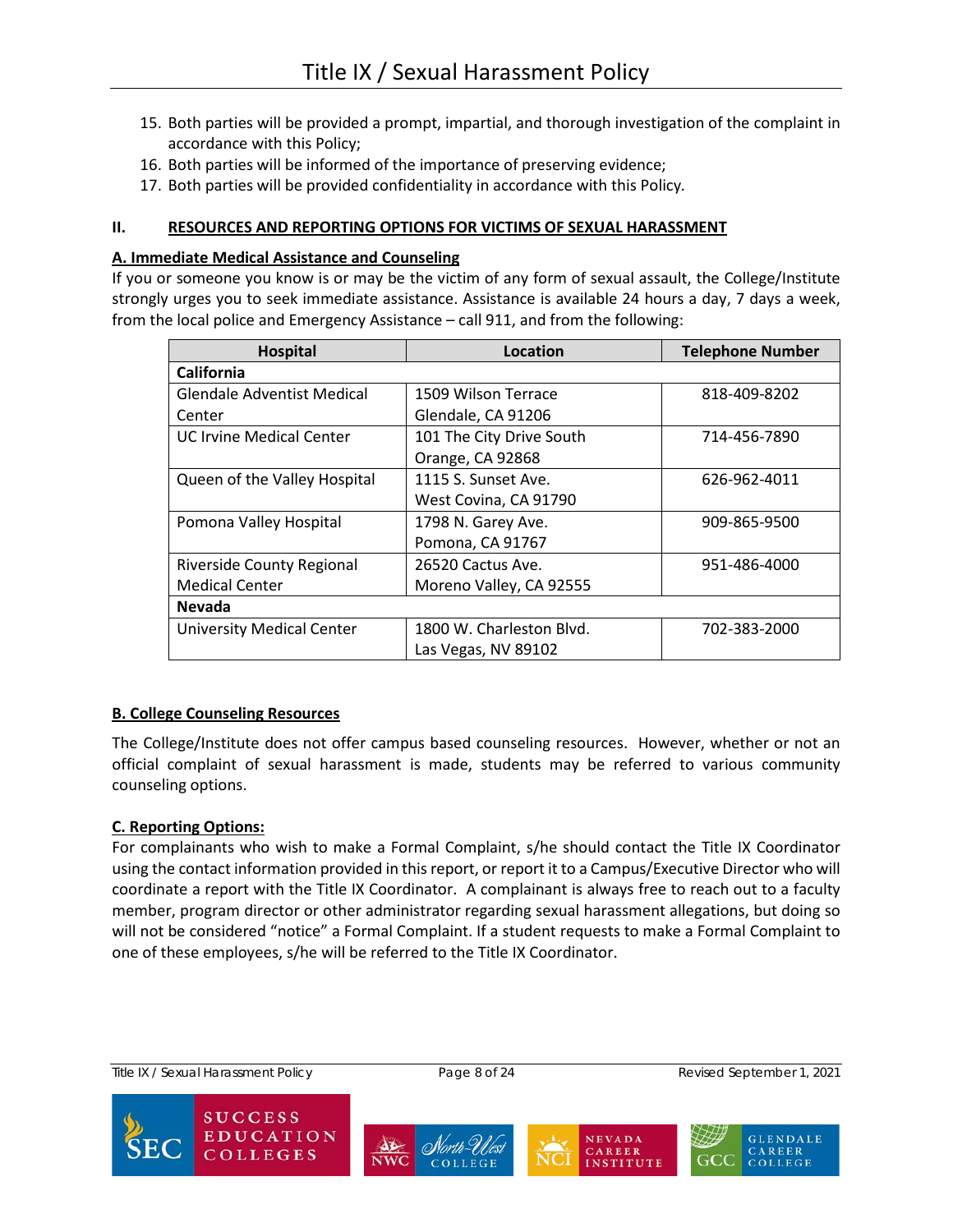## **III. REPORTING OF INCIDENTS OF SEXUAL HARASSMENT**

## **A. Law Enforcement Notification**

If you are the victim of sexual assault, the College/Institute strongly encourages you to promptly report the incident to the police. Timing is a critical factor in collecting and preserving evidence that may assist in proving that the alleged assault occurred, or may be helpful in obtaining a protection or restraining order from the police. College/Institute representatives are available to assist you in notifying law enforcement of an incident of sexual assault and in contacting law enforcement or legal service organizations to learn about these remedies. You may also decline to notify law enforcement.

## **B. College Notification**

The College/Institute is committed to providing a prompt, fair, and impartial investigation and resolution to all allegations of sexual harassment. Therefore, the College/Institute also encourages the reporting of sexual harassment to the College/Institute Title IX Coordinator in a timely manner. Any incident of sexual harassment reported to another College/Institute employee, other than the Campus Director, as set forth herein, will not be reported to the Title IX Coordinator unless the complainant requests to be referred to him/her for a Formal Complaint.

When the Title IX Coordinator receives a report of sexual harassment, the Title IX Coordinator will confidentially and promptly contact the complainant and provide the complainant with an explanation of his or her rights and options, including the availability of supportive measures and the process for filing a Formal Complaint, if one has not been filed. The Title IX Coordinator will also discuss the complainant's wishes regarding supportive measures, regardless of whether a Formal Complaint is filed. The College/Institute will also provide information regarding existing counseling, health, mental health, victim advocacy, legal assistance, and other services available for victims in the community.

The Complainant reserves the right to withdraw a complaint or his/her involvement in the College's/Institute's investigation or resolution process at any time. However, in such instances the College's/Institute's ability to respond will be limited and Title IX may, nevertheless, require the College/Institute to complete the investigation processes for the safety of the campus community.

#### **C. Reports of Sexual Harassment from Someone Other than Complainant**

If the College/Institute receives a report of alleged sexual harassment by someone other than the Complainant (e.g., friend or roommate, resident advisor) or from an anonymous source, the College's/Institute's Title IX Coordinator will promptly notify the Complainant of the report, and inform the Complainant of the available resources and assistance, and will follow the process outlined in this policy.

#### **D. Time for Reporting**

There is no time limit for reporting sexual harassment. Nevertheless, any member of the College/Institute community who believes that he or she has been a victim of sexual harassment is encouraged to report

Title IX / Sexual Harassment Policy **Page 9 of 24** Revised September 1, 2021





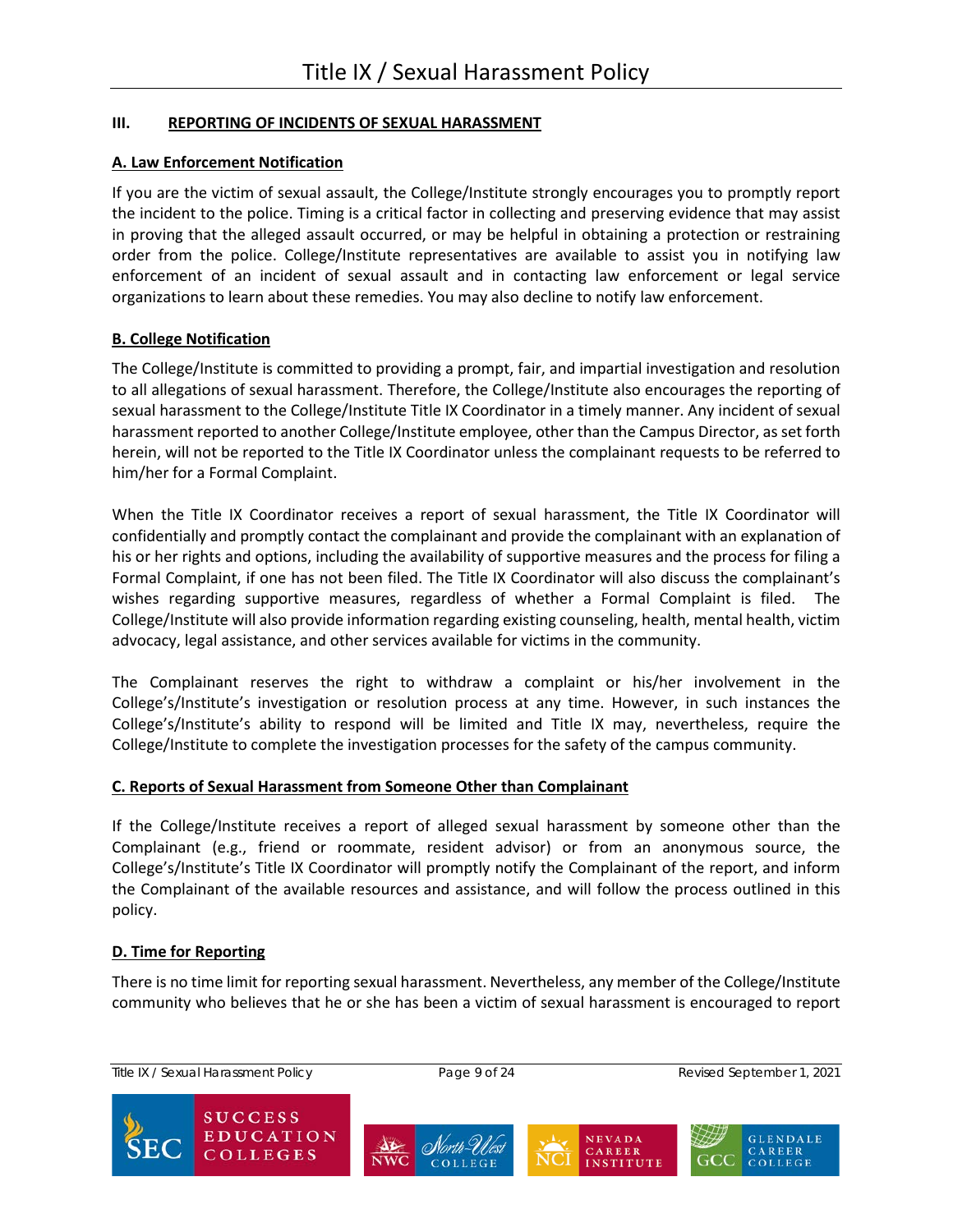the alleged sexual harassment immediately in order to maximize the College's/Institute's ability to obtain evidence and conduct a thorough, impartial, and reliable investigation.

Under no circumstances will the College/Institute allow an impending graduation to compromise its resolution of a sexual harassment complaint. The conferral of a degree or diploma may, therefore, be withheld, if necessary, until proper resolution of any sexual harassment allegations, provided that a hearing opportunity will be scheduled for the earliest practical date that can accommodate the parties and their witnesses.

## **E. Confidentiality**

The College/Institute understands that confidentiality is a primary concern when making a report of sexual harassment. However, certain College/Institute employees are required by state and federal law to share information from a report of sexual harassment within the College/Institute or governmental agencies. However, College/Institute employees who cannot guarantee confidentiality will maintain the privacy of the reporting individual to the greatest extent possible. The information that the reporting individual provides to a non-confidential resource will be relayed only to the Title IX Coordinator to investigate and/or seek a resolution only if the complainant makes that request and files a Formal Complaint. When reporting crimes for the purposes of Clery Act compliance, the College/Institute will not release identifying information regarding the victim.

*Confidentiality Rights of Complainants and Respondents.* While complainants, respondents, and witnesses involved in the grievance process under this policy are strongly encouraged to exercise discretion in sharing information in order to safeguard the integrity of the process and to avoid the appearance of retaliation, complainants and respondents are not restricted from discussing the allegations under investigation.

Medical, psychological, and similar treatment records are privileged and confidential documents that cannot be accessed or used for a grievance process under this policy without the relevant party's voluntary, written consent.

## **1. Professional and Pastoral Counselors**

The College/Institute does not offer professional, licensed counselors or pastoral counselors (ordained clergy).

## **2. Other College/Institute Employees**

Under this policy, other than the Title IX Coordinator, the only College/Institute employee who has the authority to redress sexual harassment, and thus has a duty to report incidents of sexual harassment, is the Campus/Executive Director. . If a report of sexual harassment is made to the Campus/Executive Director, s/he must report all relevant details about the alleged sexual harassment shared in the report to the Title IX Coordinator. The Director will strive to maintain privacy and information reported, including the identities of the parties, will be shared only with those having a need to know such information in order to respond in accordance with

Title IX / Sexual Harassment Policy **Page 10 of 24** Revised September 1, 2021







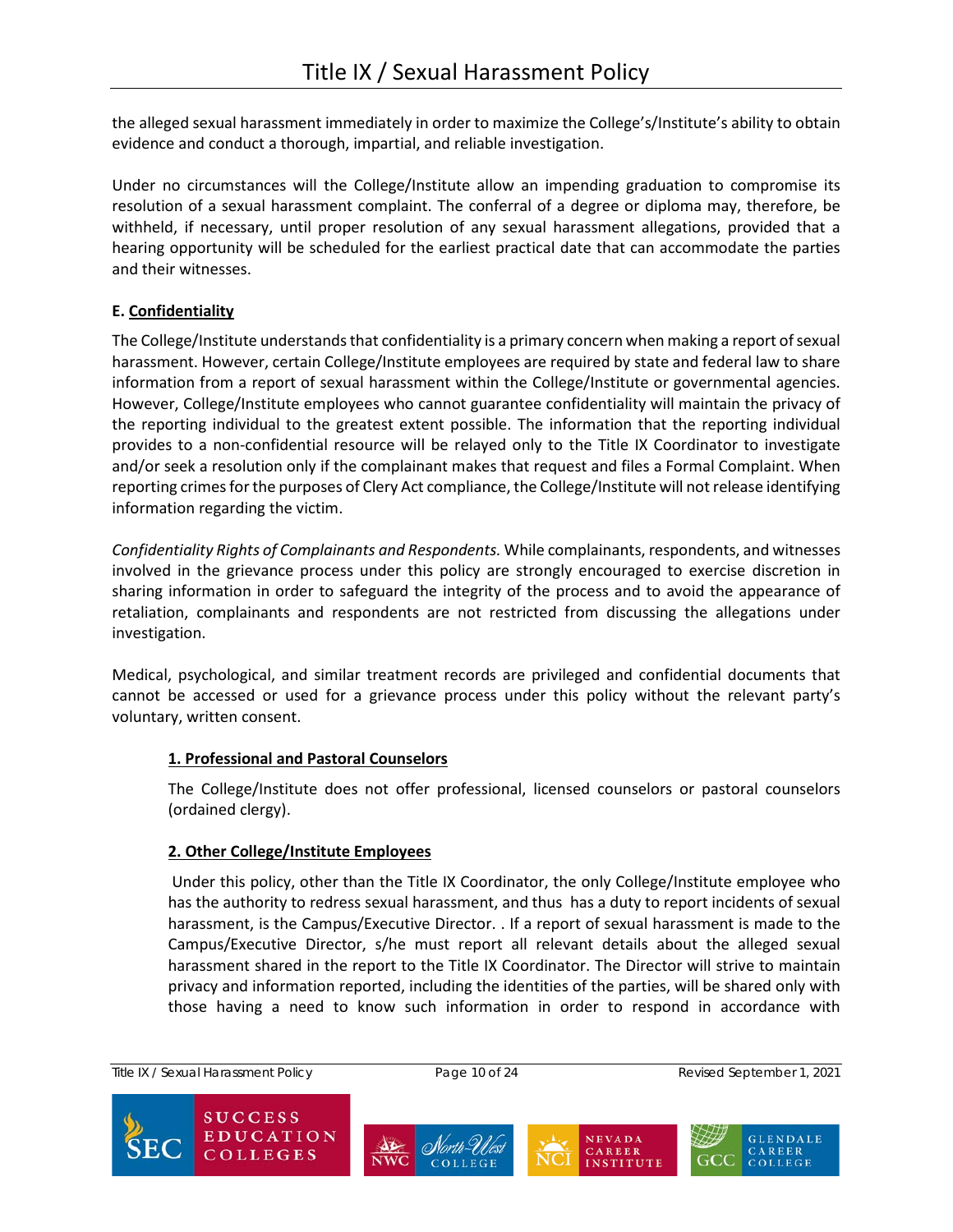College/Institute Policy, and in compliance with the Family Education Rights and Privacy Act (FERPA).

If a Complainant files a Formal Complaint but wishes to remain anonymous or requests that no investigation into the incident be conducted, the College/Institute will weigh that request against the College's/Institute's obligation to provide a safe, nondiscriminatory environment for all members of the College/Institute community, including the Complainant. In certain circumstances, the College/Institute may not be able to honor a Complainant's request when doing so would jeopardize the College's/Institute's responsibility to provide a safe, non-discriminatory environment. The Title IX Coordinator is designated to evaluate the Complainant's request and make the final determination.

## **F. College Amnesty Policy**

The health and safety of every student at the College/Institute is of utmost importance. The College/Institute recognizes that students who have been drinking and/or using drugs (whether such use is voluntary or involuntary) may be hesitant to report such incidents due to fear of potential consequences for their own conduct. The College/Institute strongly encourages students to report sexual harassment to College/Institute officials. A bystander acting in good faith or reporting individual acting in good faith that discloses an incident of sexual harassment to College/Institute officials or law enforcement will not be subject to the College/Institute Code of Conduct for violations of alcohol and/or drug use policies occurring at or near the time of the incident.

## **G. Supportive Measures**

Supportive measures are nondisciplinary, non-punitive individualized services offered as appropriate, as reasonably available, and without fee or charge to the Complainant or the Respondent before or after the filing of a Formal Complaint or where no Formal Complaint has been filed. Such measures are designed to restore or preserve equal access to the College/Institute's education program or activity without unreasonably burdening the other party, including measures designed to protect the safety of all parties or the College/Institute's educational environment and campus community, or deter sexual harassment. Supportive measures may include counseling, extensions of deadlines or other course-related adjustments, modifications of work or class schedules, campus escort services, mutual restrictions on contact between the parties, changes in work or housing locations, leaves of absence, increased security and monitoring of certain areas of the campus, and other similar measures.

The College/Institute will maintain as confidential any supportive measures provided to the Complainant or Respondent, to the extent that maintaining such confidentiality would not impair the ability of the College/Institute to provide the supportive measures.

Requests for supportive measures should be made to the College's/Institute's Title IX Coordinator. The Title IX Coordinator is responsible for coordinating the effective implementation of supportive measures. The College/Institute will provide supportive measures, provided they are reasonable and available, regardless of whether the Complainant chooses to report the crime to law enforcement, or make a Formal Complaint.

Title IX / Sexual Harassment Policy **Page 11 of 24** Revised September 1, 2021









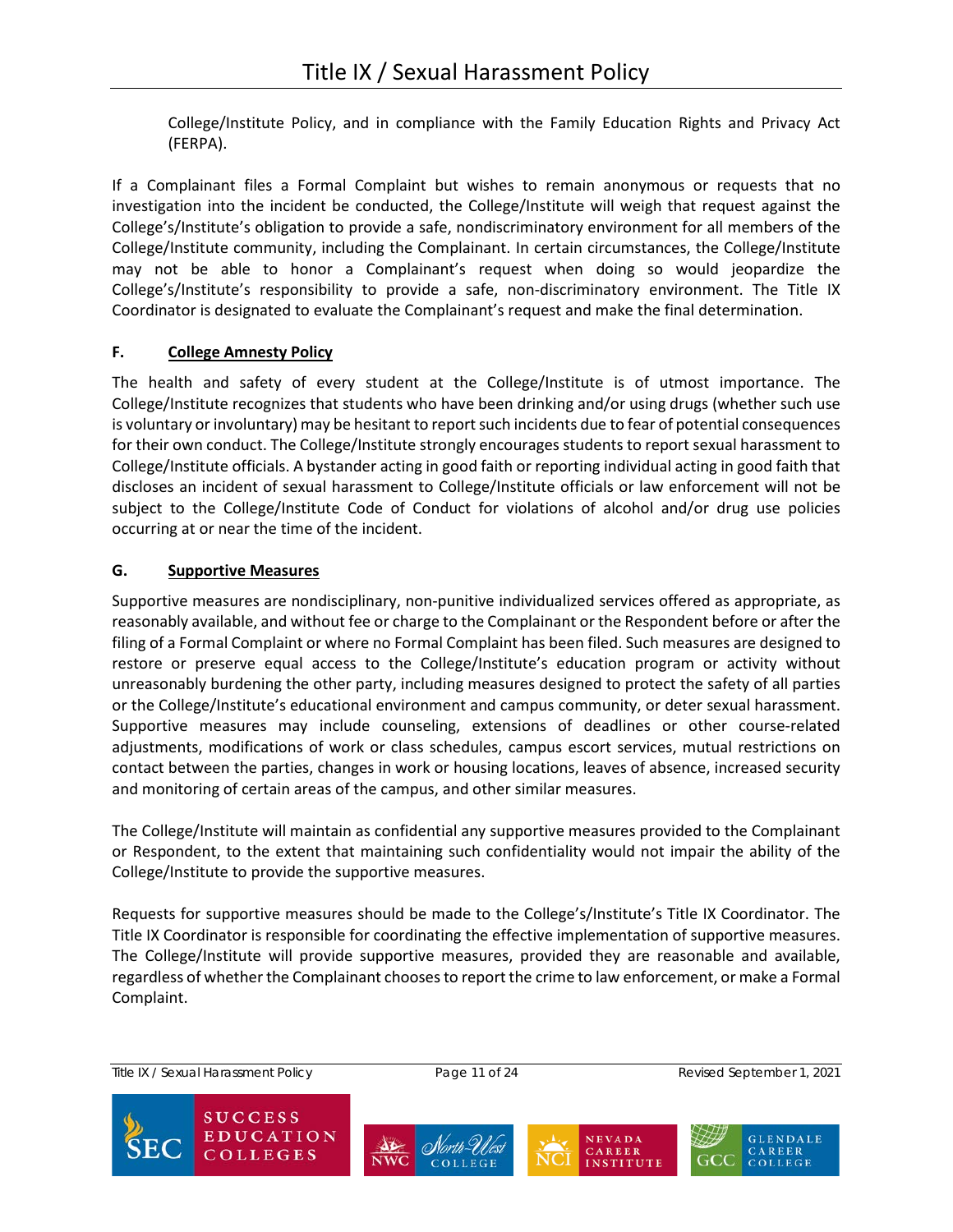## **H. Anti-Retaliation Policy**

The College/Institute prohibits retaliation against an individual for the purpose of interfering with any right or privilege secured by Title IX or this policy, or because the individual has made a report or complaint, testified, assisted, or participated or refused to participate in any manner in an investigation, proceeding, or hearing. Retaliation should be reported promptly to the College's/Institute's Title IX Coordinator. Reports of retaliation will be investigated in accordance with the appropriate College/Institute Policy.

## **PART 2: PROCEDURES FOR RESPONDING TO A COMPLAINT OF SEXUAL HARASSMENT**

The College/Institute is committed to providing a prompt, fair, and impartial investigation and resolution of all allegations of sexual harassment. Incidents of sexual harassment should be reported to the College's/Institute's Title IX Coordinator. Any incident of sexual harassment reported to the Campus/Executive Director will be reported to the Title IX Coordinator.

## **I. INITIAL STEPS**

## **A. Initial Report**

Upon notice of any allegation of sexual harassment, the Title IX Coordinator or his or her designee will reach out to the Complainant. At that time, the Title IX Coordinator or his or her designee will provide the Complainant with a general understanding of this Policy for reports of student sexual harassment, and identify forms of support or immediate assistance available to the Complainant (e.g., referrals to appropriate law enforcement agencies; referrals for medical treatment at local hospitals and trauma centers), discuss any supportive measures that may be appropriate concerning the Complainant's academic schedule and/or College/Institute employment arrangements, as well as the College/Institute's Grievance Process.

#### **B. Formal Complaint**

If the Complainant wishes to proceed with filing a Formal Complaint, the College/Institute will promptly respond, providing the following information to both the Complainant and the Respondent:

(a) Notice of the College/Institute's grievance process, including any informal resolution process. (b) Notice of the allegations of sexual harassment potentially constituting sexual harassment as defined in Title IX/34 CFR §106.30, including sufficient details known at the time and with sufficient time to prepare a response before any initial interview. The written notice will:

- include a statement that the Respondent is presumed not responsible for the alleged conduct and that a determination regarding responsibility is made at the conclusion of the grievance process.
- inform the parties that they may have an advisor of their choice, who may be, but is not required to be, an attorney, and may inspect and review evidence collected as part of the investigation.
- inform the parties of the College/Institute's Code of Conduct that prohibits knowingly making false statements or knowingly submitting false information during the grievance process.

Title IX / Sexual Harassment Policy **Page 12 of 24** Revised September 1, 2021







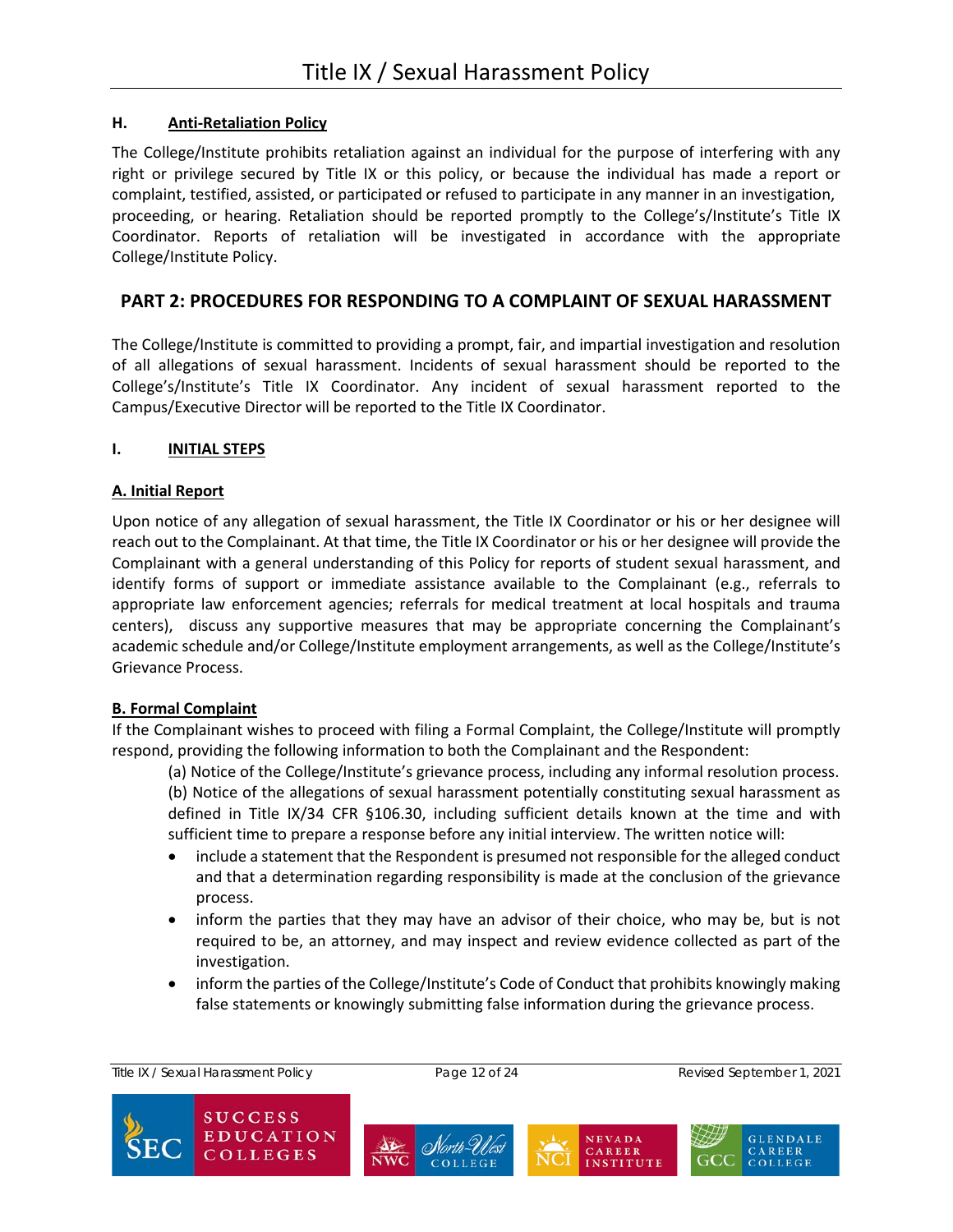The College/Institute seeks to resolve every report of sexual harassment within a reasonable period of time following the Formal Complaint, excluding any appeal. The College/Institute may extend any time frame for good cause, provided the Complainant and Respondent are given a written explanation as to the reason for such extension.

After issuing the notices outlined above, the Title IX Coordinator or his/her designee will schedule an individual intake meeting with each party.

## **II. INFORMAL RESOLUTION PROCESS**

Subject to the consent of the parties and the approval of the Title IX Coordinator, the College/Institute permits informal resolution processes in cases in which a Formal Complaint has been filed with the Title IX Coordinator. Subject to approval by the Title IX Coordinator, the informal resolution process is available in matters involving a student complainant and a student respondent as well as in matters involving a faculty/staff complainant and a faculty/staff respondent; the informal resolution process is not available in matters involving a student and an employee.

The informal resolution process is a voluntary, remedies-based process designed to provide parties with an option to resolve disputes with other students in a forum that is separate and distinct from the College/Institute's formal grievance processes under the Title IX Sexual Harassment policy. The purpose of the informal resolution process is to address the conduct which has been reported by the complainant, and place the parties in a position to pursue their academic and non-academic interests in a safe, respectful, and productive educational and working environment. Under this process, there will be no disciplinary action taken against a respondent, and the resolution will not appear on the respondent's disciplinary record.

The College/Institute may facilitate the informal resolution process prior to conducting a hearing. Before the informal resolution process is used, both parties must provide voluntary, written consent to the informal resolution process and must receive written notice disclosing: the allegations, the requirements of the informal resolution process (including the circumstances under which it precludes the parties from resuming a formal complaint arising from the same allegations), and any outcomes resulting from participating in the informal resolution process (including the records that will be maintained or could be shared). At any time prior to agreeing to a resolution, any party has the right to withdraw from the informal resolution process and resume the grievance process with respect to the formal complaint.

The College/Institute will not require as a condition of enrollment or continuing enrollment, or employment or continuing employment, or enjoyment of any other right, waiver of the right to an investigation and adjudication of formal complaints of Title IX sexual harassment. Similarly, the College/Institute will not require, encourage, or discourage the parties from participating in the informal resolution process. The College/Institute will not offer the informal resolution process unless a formal complaint is filed.

Title IX / Sexual Harassment Policy **Page 13 of 24** Revised September 1, 2021







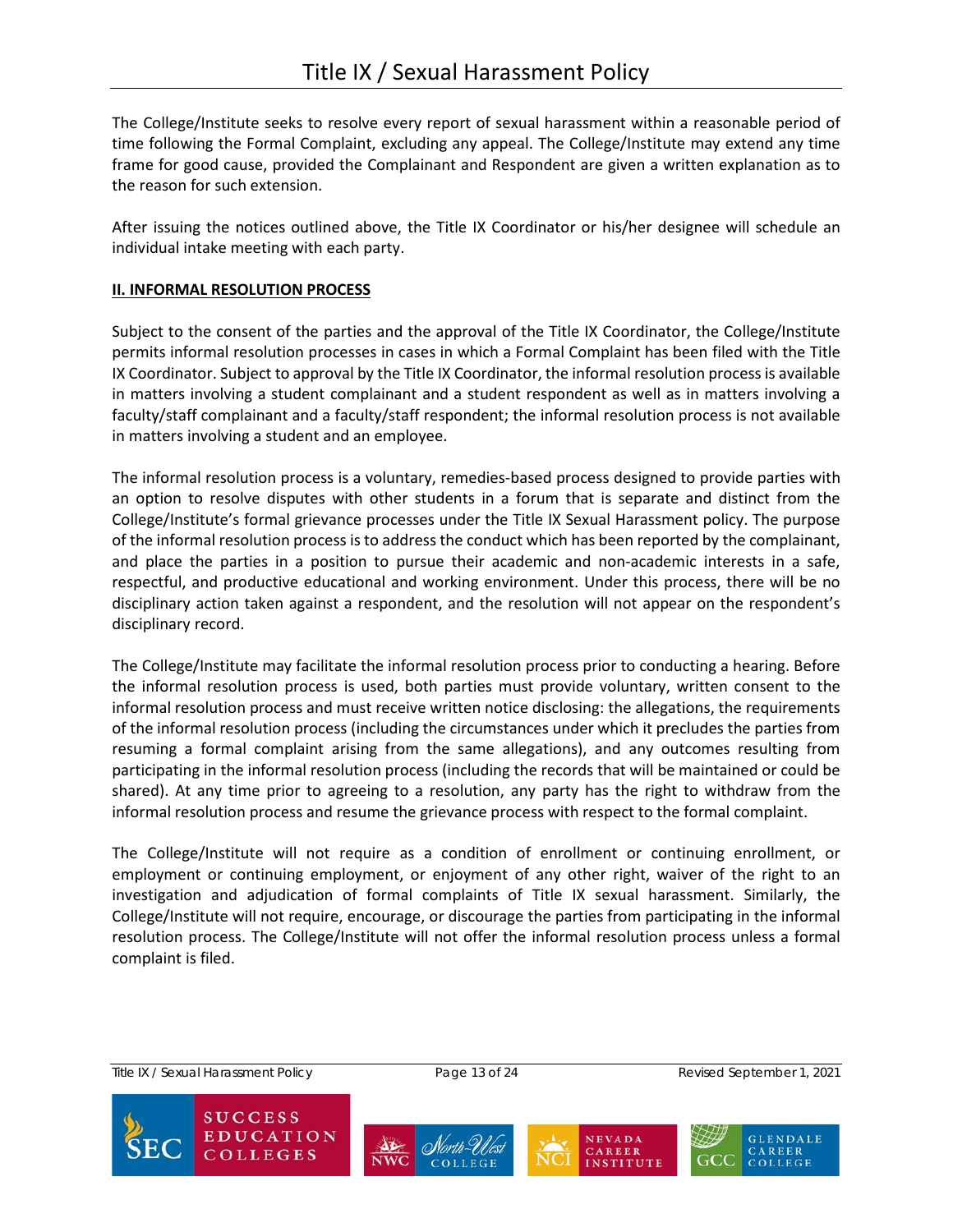### **III. FORMAL RESOLUTION – GENERAL TERMS**

The College/Institute is committed to providing a prompt and impartial investigation and adjudication of all formal complaints alleging violations of this policy. During the grievance process, both parties (complainant and respondent) have equal rights to participate.

## **A. Conflict of Interest**

All individuals who have responsibilities in administering the grievance process under this policy must be free of any conflict of interest or bias for or against complainants or respondents generally or an individual complainant or respondent and will be trained as provided by federal regulations. Parties will be notified at the appropriate junctures of the identities of the individuals serving as investigators, Hearing Panel members, and Appeal Panel members. A party who has concerns that one or more of the individuals performing one of the aforementioned roles has conflicting interest or is biased must report those concerns to the Title IX Coordinator within 48 hours of being notified of their identities and include a brief explanation of the basis for the conflict or bias concern. The Title IX Coordinator will assess the allegations of conflict or bias to determine whether or not the identified individual(s) can fulfill their duties in an impartial way. If the Title IX Coordinator concludes that the facts and circumstances support the claim of conflict or bias, the pertinent individual(s) will not participate in the case.

## **B. Responsibility to Review Reports and Formal Complaints**

In order to protect the safety of the campus community, the Title IX Coordinator may review reports of violations of this policy even absent the filing of a formal complaint, or under certain circumstances, even if a formal complaint has been withdrawn. The Title IX Coordinator may need to themselves file a formal complaint and proceed with an investigation even if a complainant specifically requests that the matter not be pursued. In such a circumstance, the Title IX Coordinator will take into account the complainant's articulated concerns, the best interests of the College/Institute community, fair treatment of all individuals involved, and the College/Institute's obligations under Title IX.

Proceedings under this policy may be carried out prior to, simultaneously with, or following civil or criminal proceedings off campus. Neither a decision by law enforcement regarding prosecution nor the outcome of any criminal proceeding will be considered determinative of whether a violation of this policy has occurred.

#### **C. Presumption of Good Faith Reporting**

The College/Institute presumes that reports of prohibited conduct are made in good faith. A finding that the alleged behavior does not constitute a violation of this policy or that there is insufficient evidence to establish that the alleged conduct occurred as reported does not mean that the report was made in bad faith.

#### **D. Presumption of Non-Responsibility**

The respondent is presumed to be not responsible for the alleged conduct unless and until a determination regarding responsibility is made at the conclusion of the grievance process.

Title IX / Sexual Harassment Policy **Page 14 of 24** Revised September 1, 2021







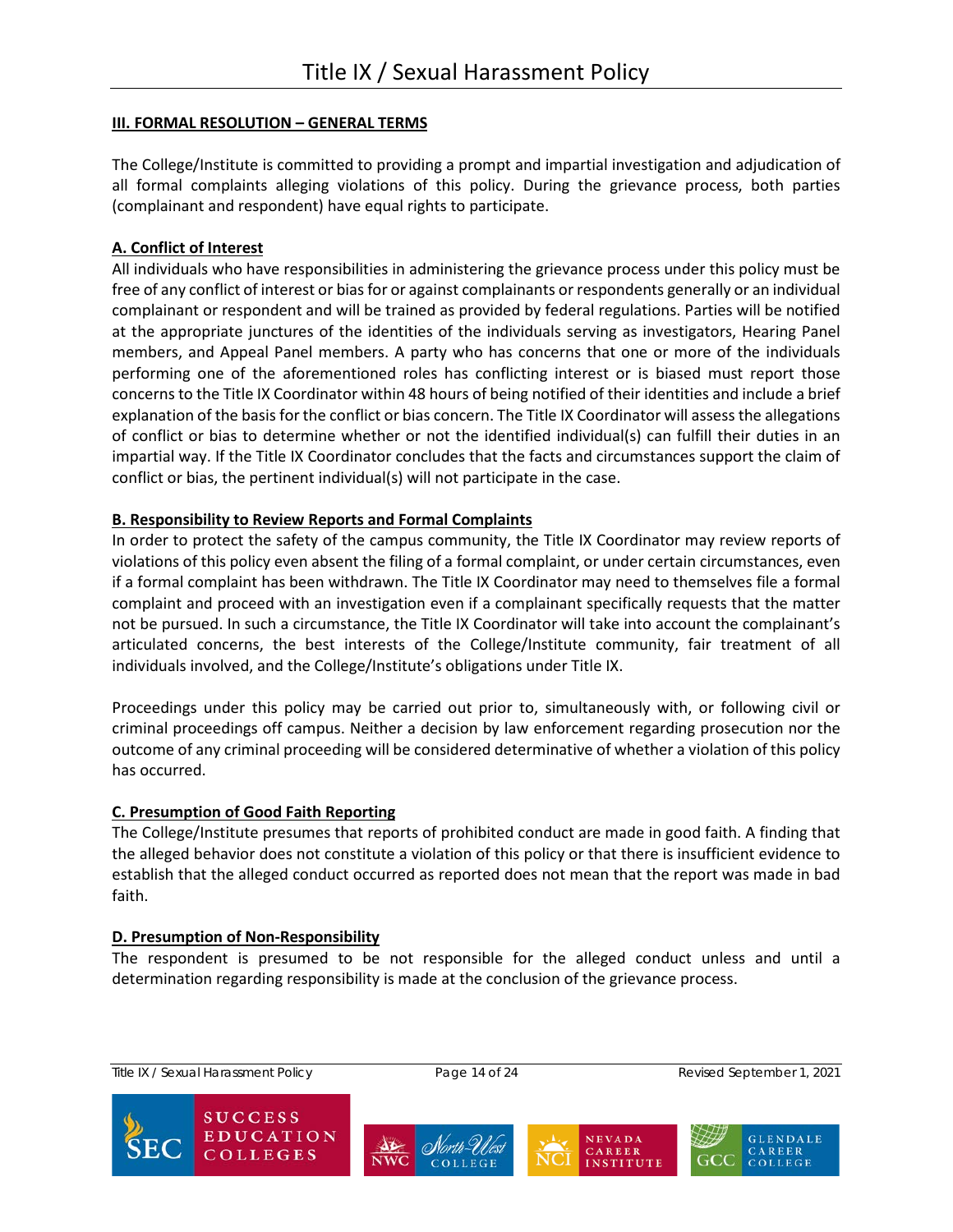## **E. Honesty and Cooperation during Grievance Process**

The College/Institute expects all members of the campus community to be honest and cooperative in their official dealings with the College/Institute under this policy. In this regard, individuals are expected to acknowledge requests from College/Institute officials for information in a timely fashion and to make themselves available for meetings with College/Institute officials or any officials acting on behalf of the College/Institute; any student or member of the faculty or staff who fails to do so may be subject to discipline. However, parties and witnesses may choose not to attend the hearing or may choose not to participate in cross examination at the hearing.

## **F. Advisers**

Throughout the grievance process, each party may have an adviser of their choice; parties may change their adviser at any time during the grievance process. An adviser is an individual chosen by a complainant or a respondent to provide guidance during the grievance process. An adviser may be a member or nonmember of the College/Institute community, and may be an attorney.

The role of the adviser is narrow in scope: the adviser may attend any interview or meeting connected with the grievance process, but the adviser may not actively participate in interviews and may not serve as a proxy for the party. The adviser may attend the hearing and may conduct cross-examination of the other party and any witnesses at the hearing; otherwise, the adviser may not actively participate in the hearing.

Any individual who serves as an adviser is expected to make themselves available for meetings and interviews throughout the investigation process, as well as the hearing, as scheduled by the College/Institute. The College/Institute (including any official acting on behalf of the College/Institute such as an investigator or a hearing panelist) has the right at all times to determine what constitutes appropriate behavior on the part of an adviser and to take appropriate steps to ensure compliance with this policy.

#### **G. Prior Sexual Behavior**

The complainant's predisposition or prior sexual behavior are not relevant and will not be used during the grievance process, unless offered to prove that someone other than the respondent committed the conduct alleged by the complainant, or if the questions and evidence concern specific incidents of the complainant's prior sexual behavior with respect to the respondent and are offered to prove consent.

#### **H. Consolidation**

The Title IX Coordinator has the discretion to consolidate multiple formal complaints as to allegations of Title IX sexual harassment against more than one respondent, or by more than one complainant against one or more respondents, or by one party against the other party, where the allegations of Title IX sexual harassment arise out of the same facts or circumstances.

#### **I. Emergency Removal**

In connection with this policy, whether or not a grievance process is underway, the College/Institute may summarily remove an individual from an education program or activity on an emergency basis, after undertaking an individualized safety and risk analysis, and upon the determination that the individual poses an immediate threat to the physical health or safety of any student or other individual (including

Title IX / Sexual Harassment Policy **Page 15 of 24** Revised September 1, 2021

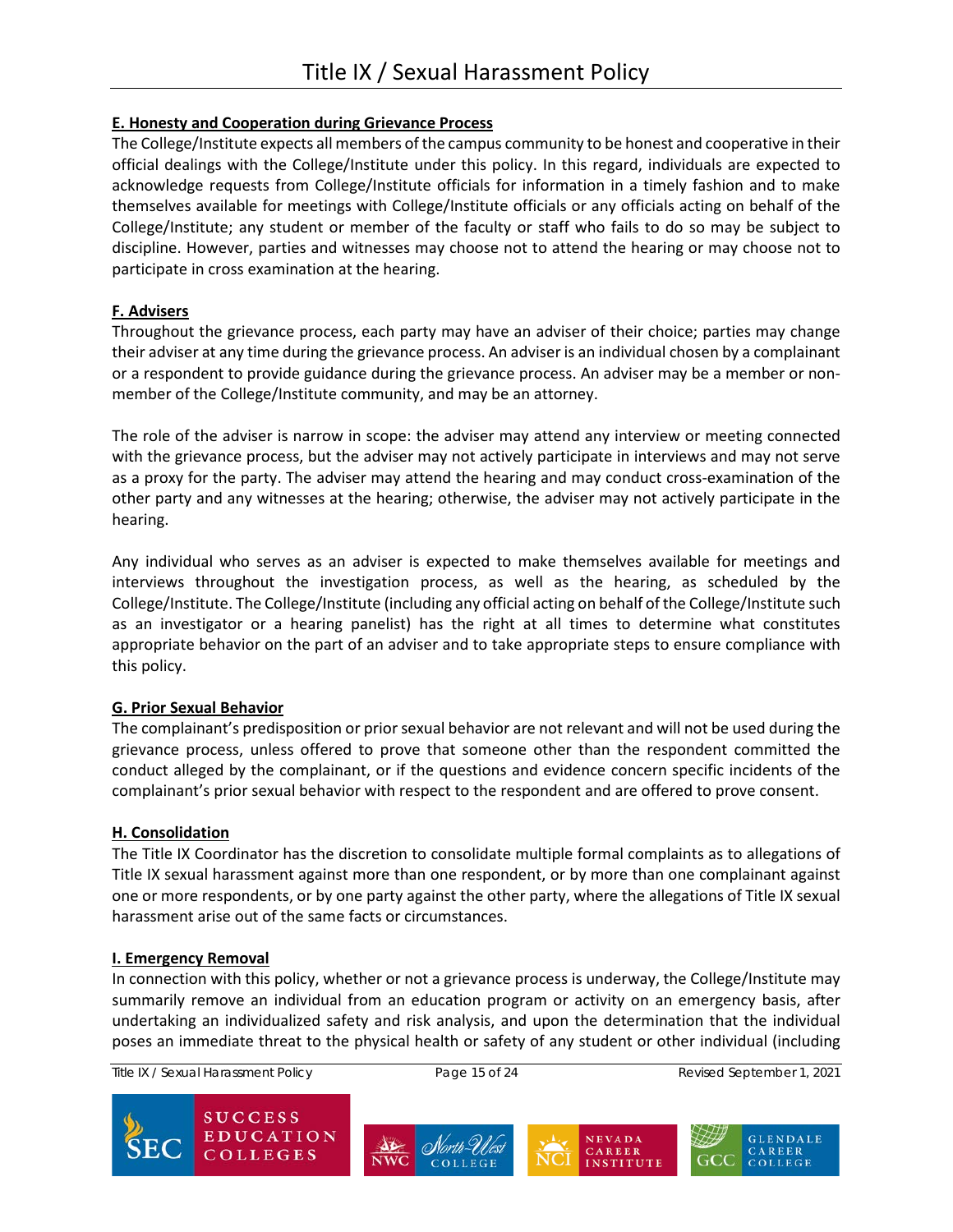themselves, the respondent, the complainant, or any other individual). In these situations, the College/Institute will provide the individual with notice and an opportunity to challenge the decision immediately following the removal.

## **IV. INVESTIGATION AND ADJUDICATION**

## **A. Timing**

The College/Institute will seek to complete the investigation and adjudication within ninety (90) business days after the investigators' first interview of the complainant. Timeframes for all phases of the grievance process, including the investigation, the hearing, and any related appeal, apply equally to both parties.

There may be circumstances that require the extension of time frames for good cause. Time frames may be extended to ensure the integrity and completeness of the investigation or adjudication, comply with a request by external law enforcement, accommodate the absence of a party, adviser, or witness, or for other legitimate reasons, including the complexity of the investigation and the severity and extent of the alleged misconduct. The College/Institute will notify the parties in writing of any extension of the time frames for good cause, and the reason for the extension.

In accordance with College/Institute policy, the College/Institute will review requests for language assistance and accommodation of disabilities throughout the investigation and adjudication process.

Although cooperation with law enforcement may require the College/Institute to temporarily suspend the fact-finding aspect of an investigation, under such circumstances, the College/Institute will promptly resume its investigation as soon as it is notified by the law enforcement agency that the agency has completed the evidence gathering process. The College/Institute will not, however, wait for the conclusion of a criminal proceeding to begin its own investigation and, if needed, will take immediate steps to provide supportive measures for the complainant or respondent. Neither a decision by law enforcement regarding prosecution nor the outcome of any criminal proceeding will be considered determinative of whether a violation of this policy has occurred.

#### **B. Investigation**

If the Title IX Coordinator has determined, following an initial assessment, that an investigation is appropriate, the Title IX Coordinator will refer the matter for investigation.

#### **1. Notice of Investigation**

Following the receipt and review of the formal complaint by the Title IX Coordinator, and it being determined that the matter properly falls under this Title IX/Sexual Harassment policy, the parties will be informed in writing of the initiation of the investigation. The written information shall include:

- The identities of the parties, if known.
- A concise summary of the alleged conduct at issue (including when and where it occurred, if known).
- Notice of the allegations potentially constituting Title IX Sexual Harassment.

Title IX / Sexual Harassment Policy **Page 16 of 24** Revised September 1, 2021







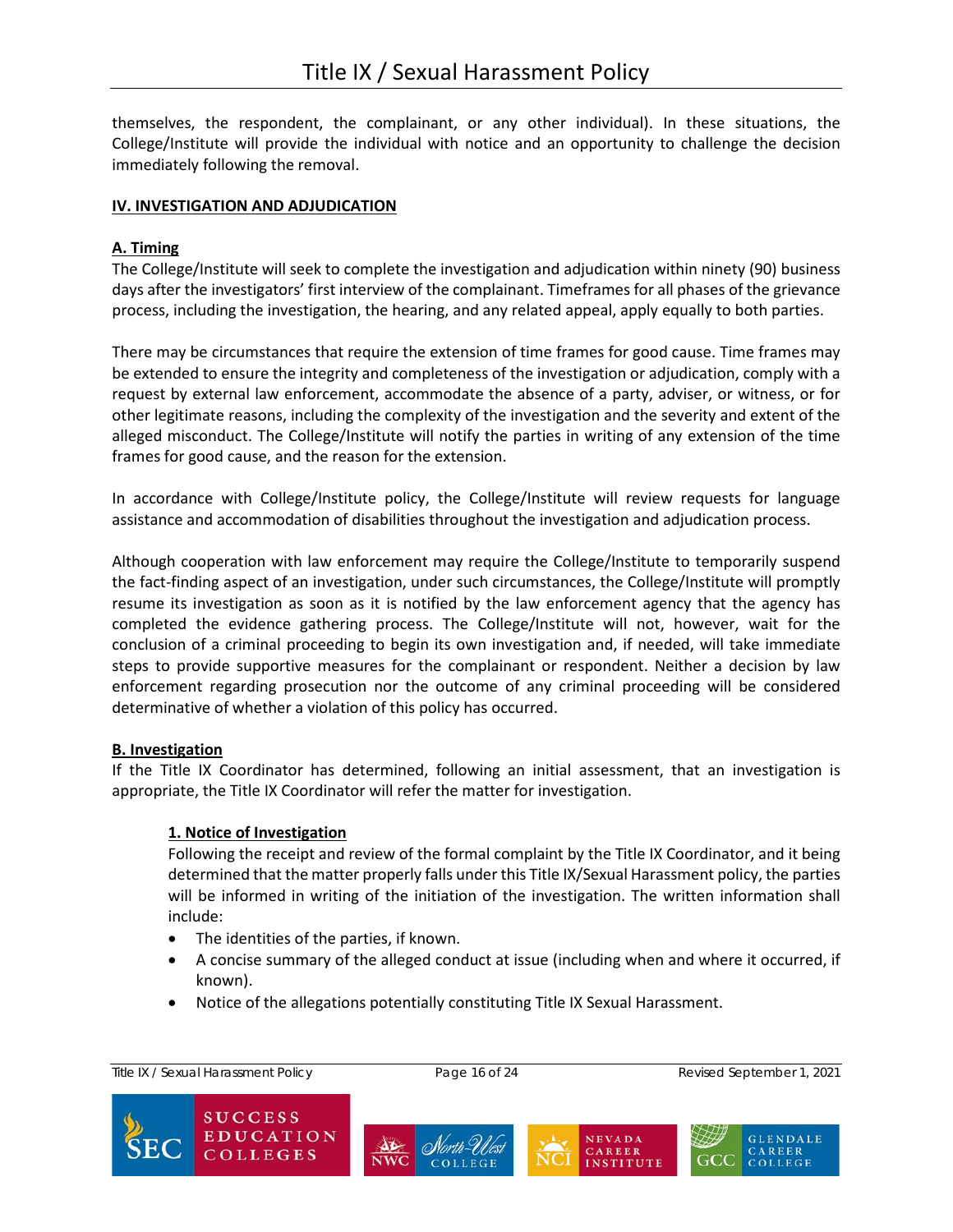- A statement that the respondent is presumed not responsible and that a determination regarding responsibility is made at the conclusion of the grievance process.
- A statement informing the parties that they may have an adviser of their choice, who may be, but is not required to be, an attorney.
- A statement informing the parties that they may request to inspect and review evidence.
- A statement informing the parties that knowingly making false statements or knowingly submitting false information during the grievance process may constitute a violation of College/Institute policy.
- Information regarding the applicable grievance procedures, including the informal resolution process.
- If, during the investigation, additional information is disclosed that may also constitute prohibited conduct under this policy, the respondent and complainant will be informed in writing that such additional information will be included in the grievance process.

## **2. Collection of Evidence**

The investigator will collect information from each party. While the complainant and the respondent are not restricted from gathering and presenting relevant evidence, the investigator is responsible for gathering relevant evidence to the extent reasonably possible. However, each party will be given an equal opportunity to suggest witnesses; provide other relevant information, such as documents, communications, photographs, and other evidence; and suggest questions to be posed to the other party or witnesses. Parties and witnesses are expected to provide all available relevant evidence to the investigator during the investigation. If a party or witness fails to provide available relevant evidence during the investigation, such evidence may, at the discretion of the Hearing Panel, be excluded from consideration at the hearing. While parties are not restricted from presenting information attesting to the parties' character, such evidence generally is not considered relevant.

The investigator will provide to a party written notice of the date, time, location, participants, and purpose of all investigative interviews to which they are invited or expected, with sufficient time for the party to prepare to participate.

Parties will be interviewed separately and will be interviewed by the investigator. The investigator will interview witnesses as necessary and may, at their discretion, delegate witness interviews to other investigators. The investigator will record all interviews, or notes of the interviews will be taken by the investigator. Any other recording of interviews is prohibited and violations may result in discipline.

In general, a party's medical and counseling records are confidential. The investigator will not access, consider, disclose, or otherwise use a party's records that are made or maintained by a physician, psychiatrist, psychologist, or other recognized professional or paraprofessional acting in the professional's or paraprofessional's capacity, or assisting in that capacity, and which are made and maintained in connection with the provision of treatment to the party, unless the investigators obtain that party's voluntary, written consent to do so.

Title IX / Sexual Harassment Policy **Page 17 of 24** Revised September 1, 2021









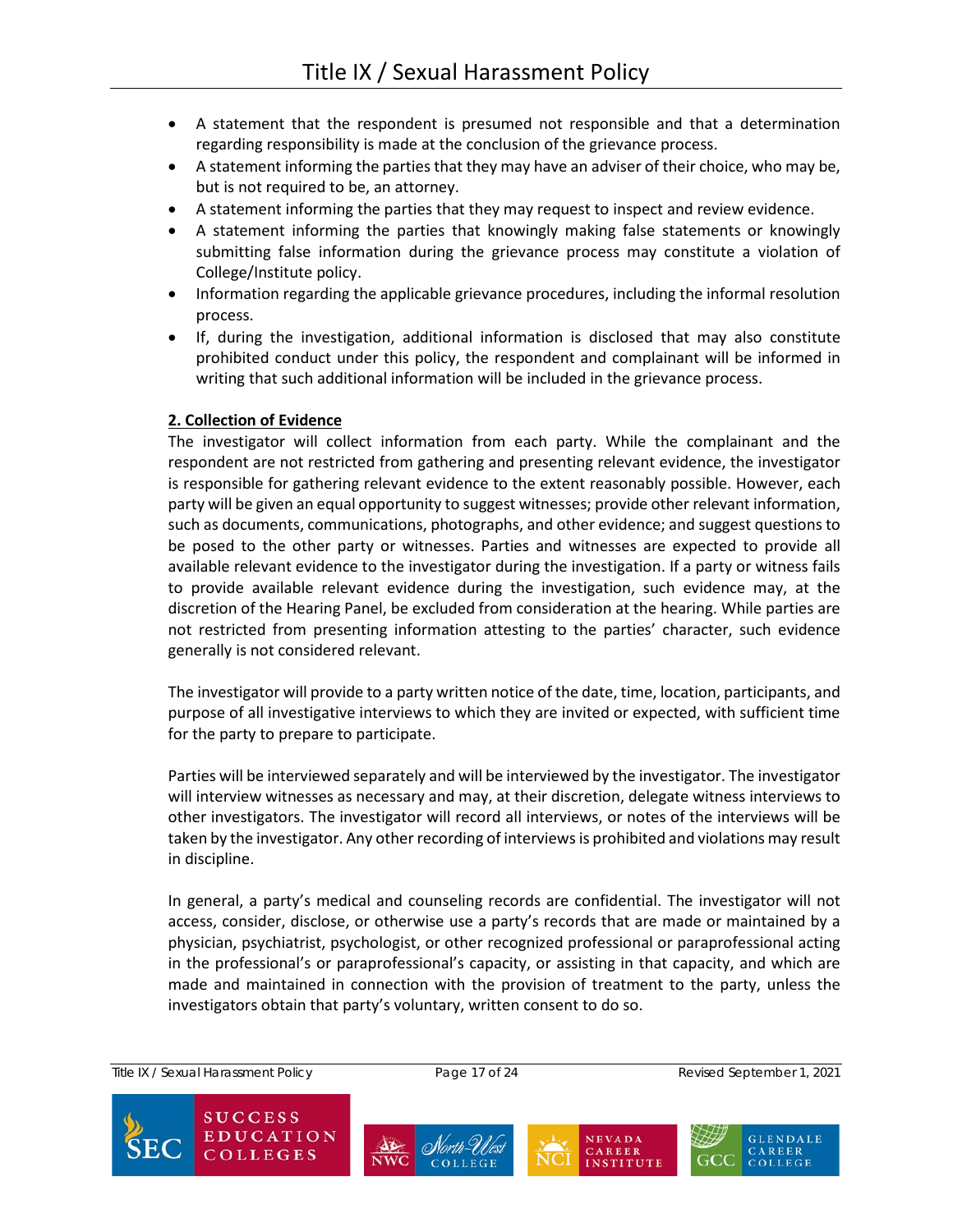The investigators will not require, allow, rely upon, or otherwise use questions or evidence that constitute, or seek disclosure of, information protected under a legally recognized privilege (e.g.,attorney-client, doctor-patient), unless the individual holding such privilege has waived the privilege.

## **3. Case File**

After each party has been interviewed and had the opportunity to identify witnesses and other potentially relevant information and evidence, and the investigator has completed any witness interviews and any gathering of evidence, the investigator will prepare a case file. The case file will include all collected evidence that is directly related to the allegations raised in the formal complaint, including the evidence upon which the College/Institute does not intend to rely in reaching a determination regarding responsibility and any inculpatory or exculpatory evidence, whether obtained from a party or other source as part of the investigation. The case file may include, as applicable, transcripts or summaries of party and witness interviews and other collected documents and evidence. The investigator will provide the case file, redacted of personally identifiable information in accordance with privacy regulations, to each party and their adviser in electronic form or hard copy. In all cases, any information relied on in adjudicating the matter will be provided to the parties and their advisers. The investigators will also provide an updated Notice of the Allegations, as appropriate.

Within ten (10) business days of receiving the case file, each party may respond in writing, which may include a request that the investigator collect additional evidence. If the investigator believes that further information is needed following receipt of any responses from the parties, the investigator will pursue any additional investigative steps as needed. The parties and their advisers will be provided with each party's written responses to the case file, if any, as well as any additional information collected by the investigators, in electronic format or hard copy.

#### **4. Investigative Report**

Following their review of the parties' responses (if any) to the case file, the investigator will create a written investigative report that summarizes all relevant evidence; the report will not contain irrelevant information.

At least ten (10) business days prior to the hearing, the investigative report will be provided to the parties and their advisers via electronic format.

The parties may choose to provide a written response to the investigative report, which must be submitted at least five (5) business days prior to the start of the hearing. At least 48 hours prior to the hearing, the parties and their advisers will be provided with the other party's written response to the investigative report, if any, in electronic format.

#### **C. Hearing**

A panel of three individuals ("Hearing Panel") will hear every case. The Panel may consist of members of the College/Institute community, or, if required to maintain neutrality, an unrelated third party.

Title IX / Sexual Harassment Policy **Page 18 of 24** Revised September 1, 2021





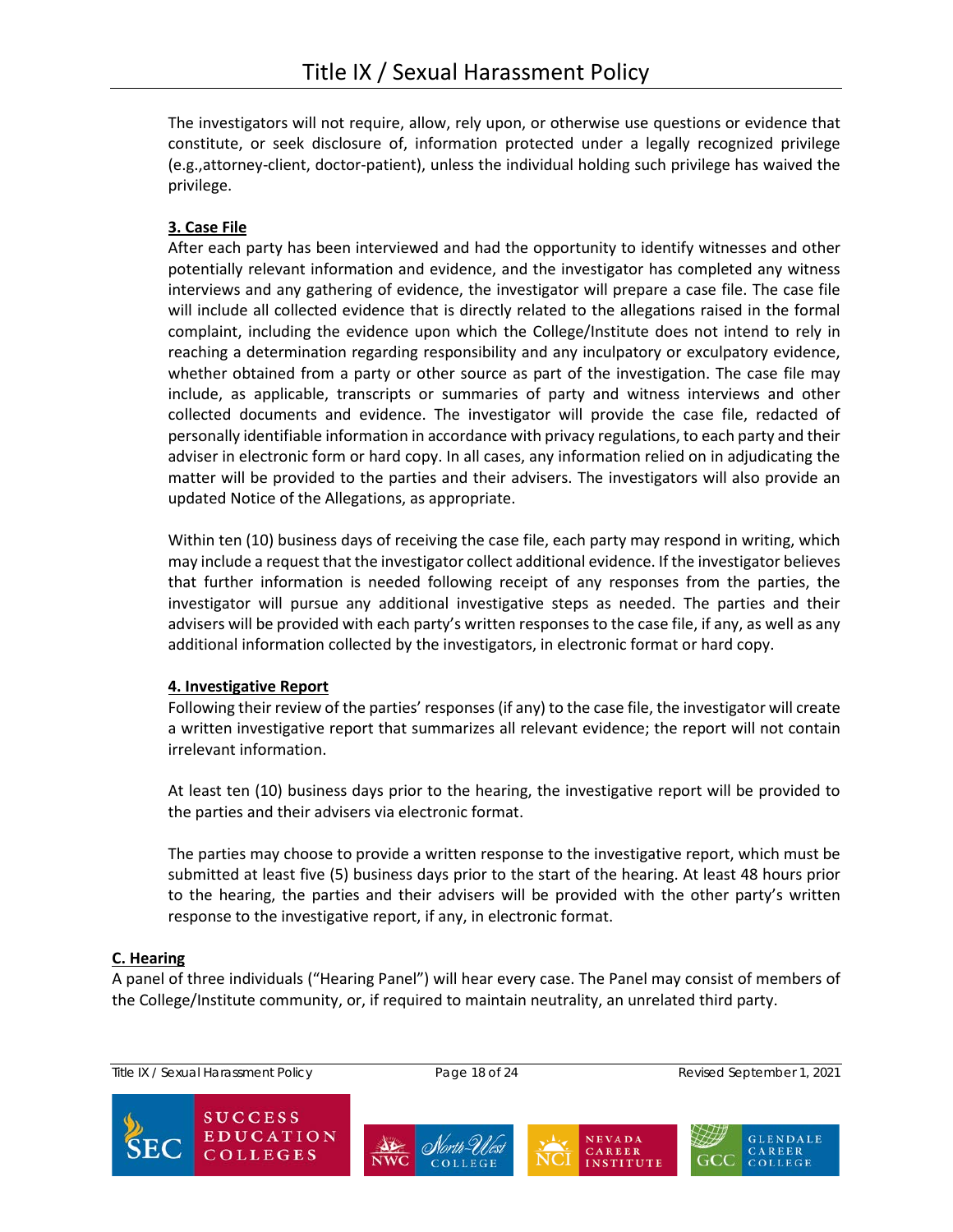The Hearing Panel will have absolute discretion with respect to administering the hearing, will decide whether evidence and witnesses are relevant or irrelevant, with the understanding that the introduction of relevant evidence and witnesses will always be permitted, will be responsible for maintaining an orderly, fair, and respectful hearing and will have broad authority to respond to disruptive or harassing behaviors, including adjourning the hearing or excluding the offending individual, including a party, witness, or adviser.

Prior to the hearing, the Hearing Panel will be provided with the case file, investigative report, and any responses to the investigative report. All members of the Hearing Panel shall review the case file (including the parties' responses), ask questions during the hearing as they deem appropriate, and participate in the deliberations leading to the Presiding Hearing Panelist's adjudication of responsibility.

At least five (5) business days prior to the hearing, the parties and their advisers will be notified of the hearing date, time, and location (or relevant electronic information, if the hearing will be conducted remotely).

In advance of the hearing, parties will be required to identify witnesses to be called at the hearing, as well as to provide a brief written explanation of the information each witness would be asked to provide, such that the Hearing Panel can determine their relevance. The Hearing Panel has the discretion to exclude from the hearing evidence/witnesses/questions deemed irrelevant.

At the Hearing Panel's discretion, pre-hearing meetings may be scheduled with each of the parties and their advisers to explain the hearing protocol.

## **1. Standard of Proof**

The standard of proof under this policy is preponderance of the evidence. A finding of responsibility by a preponderance of the evidence means that it is more likely than not, based on all the relevant evidence and reasonable inferences from the evidence, that the respondent violated this policy.

## **2. Expectation regarding the Complainant, the Respondent, and the Witnesses regarding the Hearing**

In all proceedings under this policy, including at the hearing, the complainant, the respondent, and the witnesses and other individuals sharing information are expected to provide truthful information.

If the complainant, the respondent, or a witness informs the College/Institute that they will not attend the hearing (or will refuse to be cross-examined), the hearing may proceed, as determined by the Title IX Coordinator. The Hearing Panel may not, however draw any adverse inference in reaching a determination regarding responsibility based solely on the individual's absence from the hearing (or their refusal to be cross-examined).

Each party may make requests related to the format or the nature of their participation in the hearing. The Hearing Panel will accommodate requests by either party for the hearing to occur with the parties located in separate locations with technology enabling the Hearing Panel and the

Title IX / Sexual Harassment Policy **Page 19 of 24** Revised September 1, 2021

**SUCCESS EDUCATION** COLLEGES





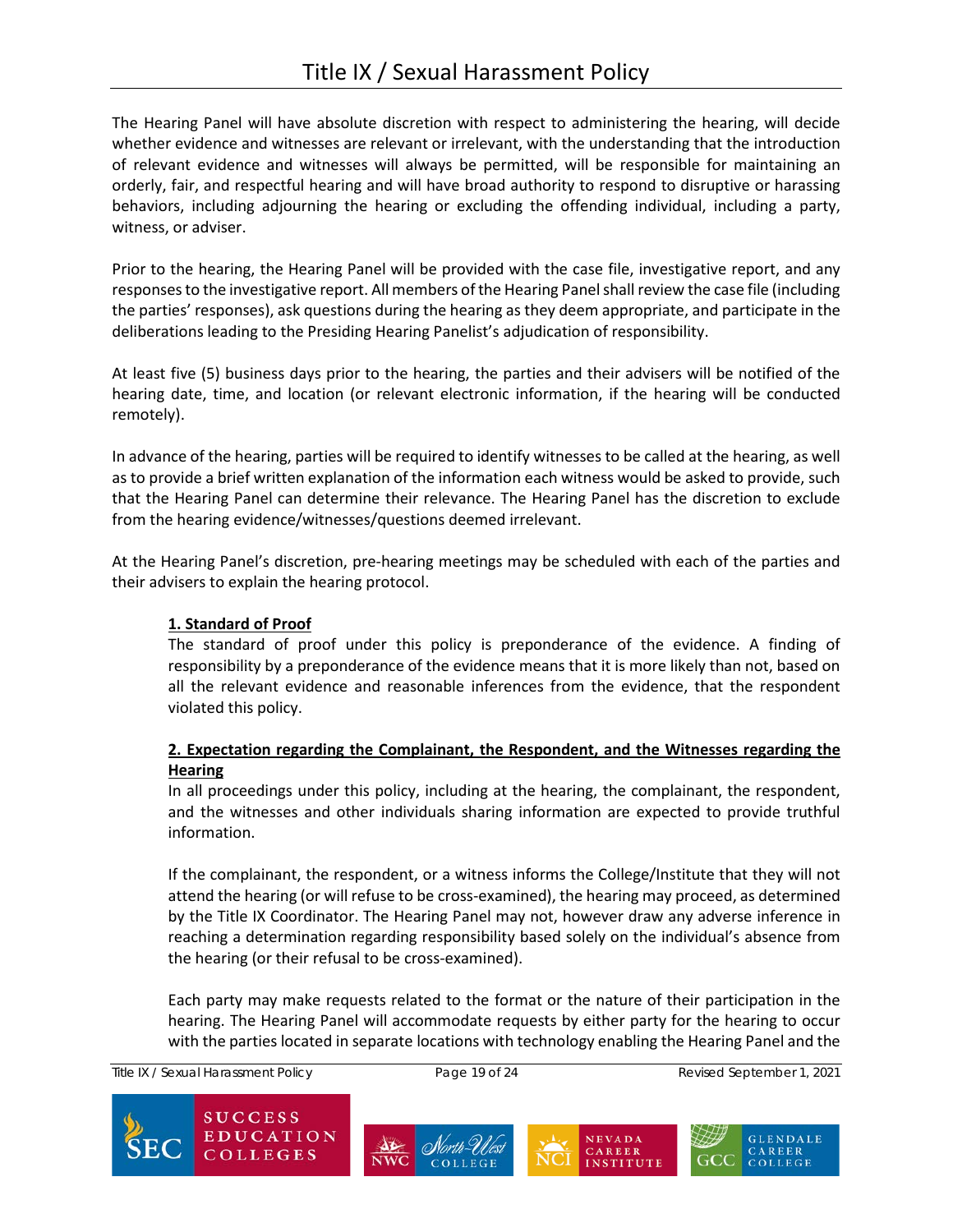parties to simultaneously see and hear the party answering questions. As appropriate and/or at the discretion of the Hearing Panel, hearings may be conducted in person or by video conference or any other means of communications by which all individuals participating are able to see and hear each other.

## **3. Case Presentation**

While the hearing is not intended to be a repeat of the investigation, the parties will be provided with an equal opportunity for their advisers to conduct cross examination of the other party and/or of relevant witnesses. A typical hearing may include brief opening remarks by the Hearing Panel; questions posed by the Hearing Panel to one or both of the parties; questions posed by the Hearing Panel to any relevant witnesses; and cross-examination by either party's adviser of the other party and relevant witnesses.

The parties' advisers will have the opportunity to cross examine the other party (and witnesses, if any). Such cross examination must be conducted directly, orally, and in real time by the party's adviser and never by a party personally. Only relevant cross examination questions may be asked of a party or witness. Before a party or witness answers a cross-examination question that has been posed by a party's adviser, the Hearing Panel must first determine whether the question is relevant and explain any decision to exclude a question as not relevant.

## **4. Record of Hearing**

The College/Institute shall create an official record in the form of a recording or transcript of any live (or remote) hearing and make it available to the parties for inspection and review. Any other record of the hearing or any other recording is prohibited and violations may result in discipline.

## **5. Written Determination**

Following the hearing, the Hearing Panel will consider all of the relevant evidence and deliberate regarding responsibility. The Hearing Panel shall make a determination, by a preponderance of the evidence, whether the respondent has violated the policy. The Hearing Panel shall write a written determination, which will contain: (1) the allegations potentially constituting Title IX sexual harassment; (2) a description of the procedural steps taken from the receipt of the formal complaint through the determination (including any notifications to the parties, interviews with parties and witnesses, site visits (if any), methods used to gather other information, and the hearing); (3) findings of fact supporting the determination; (4) conclusions regarding the application of this policy to the facts; (5) a statement of, and rationale for, the result as to each allegation, including a determination regarding responsibility (i.e., whether a policy violation occurred), any disciplinary sanctions imposed if there has been a finding of responsibility, and whether any remedies designed to restore or preserve equal access to the College/Institute's education program or activity or working environment will be implemented; and (6) relevant appeal information for the parties. Disciplinary sanctions and remedies will be determined in accordance with the procedures listed below, and the information will be provided to the Hearing Panel for inclusion in the written determination.

The parties and their advisers will simultaneously be provided with the written determination via electronic format.

Title IX / Sexual Harassment Policy **Page 20 of 24** Revised September 1, 2021



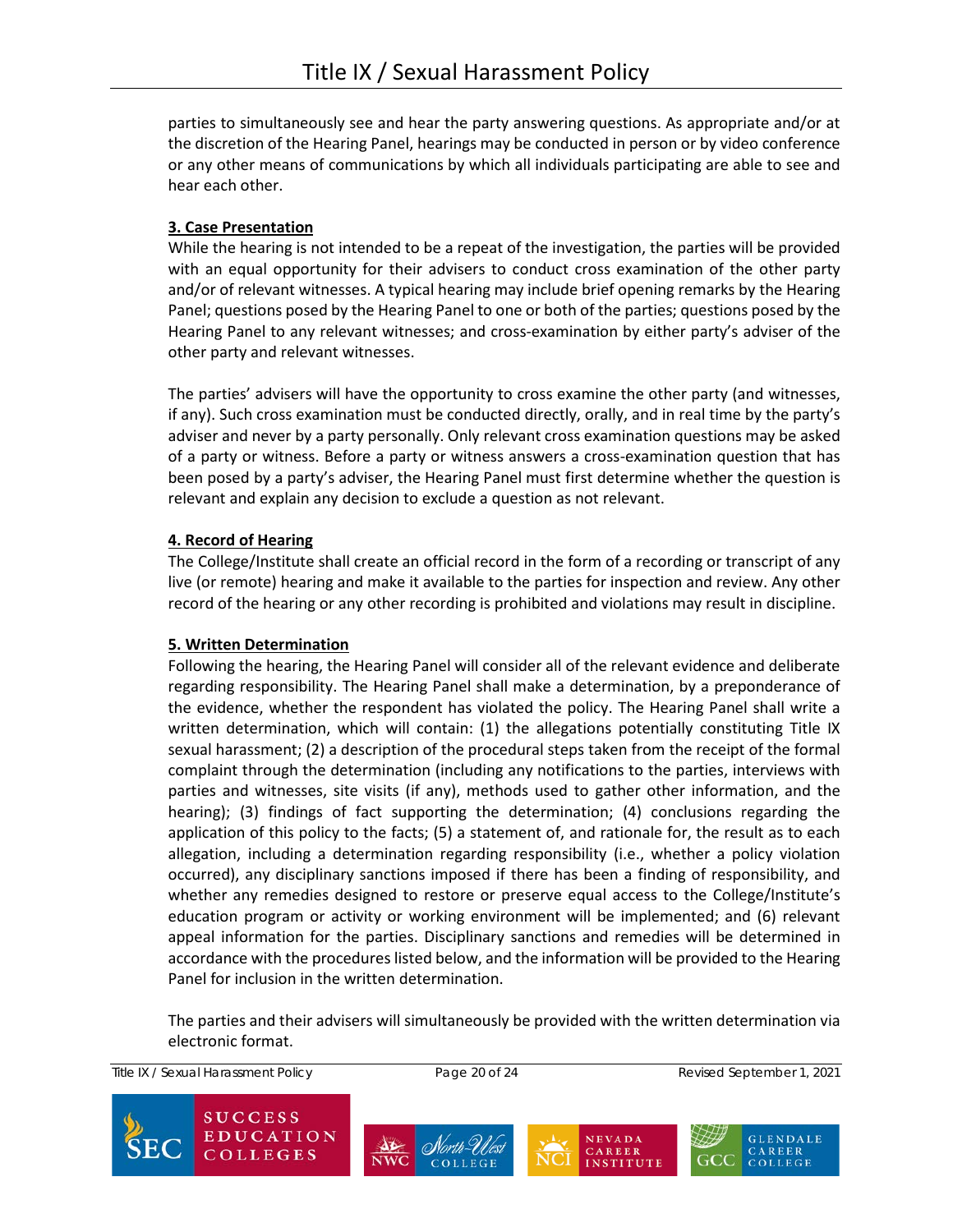## **D. Disciplinary Sanctions and Remedies (to be included in the Written Determination)**

If a party is found to have violated this policy, before finalizing the written determination, the Hearing Panel will refer the matter to the appropriate College/Institute official(s) to determine sanctions and remedies. Sanctions being imposed will be included in the written determination.

Sanctions will take into account the seriousness of the misconduct as compared to like cases in the past, the respondent's previous disciplinary history (if any), and institutional principles. Remedies, which may include supportive measures, will be designed to restore or preserve equal access to the College/Institute's education program or activity. Any sanctions and remedies will be included in the Hearing Panel's written determination, and sanctions will be subject to appeal under this policy.

The Hearing Panel may consider a number of sanctions and remedies when a Respondent is found to have violated the Title IX/Sexual Harassment Policy, including:

- Suspending or expelling any student found responsible for sexual harassment
- Terminating the employment of any employee found responsible for sexual harassment
- Reprimand or warning
- Changing the Respondent's academic schedule
- Disciplinary probation
- Revocation of honors or awards
- Restricting the Respondent's access to College/Institute facilities or activities
- Community service
- Issuing a "no-contact" order or requiring that such an order remain in place
- Dismissal from or restricting or reassignment of College/Institute employment

#### **E. Appeal**

Appeals under this policy will be heard by an appeal panel ("Appeal Panel") comprised of three individuals. The Appeal Panel shall decide appeals by majority vote.

Both parties have equal rights to an impartial appeal at the following junctures:

- Upon the dismissal of a formal complaint or any allegations therein.
- Upon receiving the Presiding Hearing Panelist's written determination regarding responsibility and, when applicable, sanction and remedies.

Appeals may be submitted on the following bases: (1) procedural irregularity that affected the outcome of the matter; (2) new evidence that was not reasonably available at the time the determination regarding responsibility or dismissal was made which could affect the outcome of the matter; (3) the Title IX Coordinator or their staff, investigator(s), or any member of the Hearing Panel had a conflict of interest or bias for or against complainants or respondents generally or the individual complainant or respondent that affected the outcome of the matter; and/or (4) the sanctions (or recommended sanctions) are not commensurate with the violation.

To appeal, a party must electronically submit a written appeal statement to the Title IX Coordinator within five (5) business days of receipt of the written determination or dismissal. The appeal shall consist of a written statement not to exceed 1500 words, outlining the basis for appeal and the relevant information

Title IX / Sexual Harassment Policy **Page 21 of 24** Revised September 1, 2021

**SUCCESS** 

**COLLEGES** 



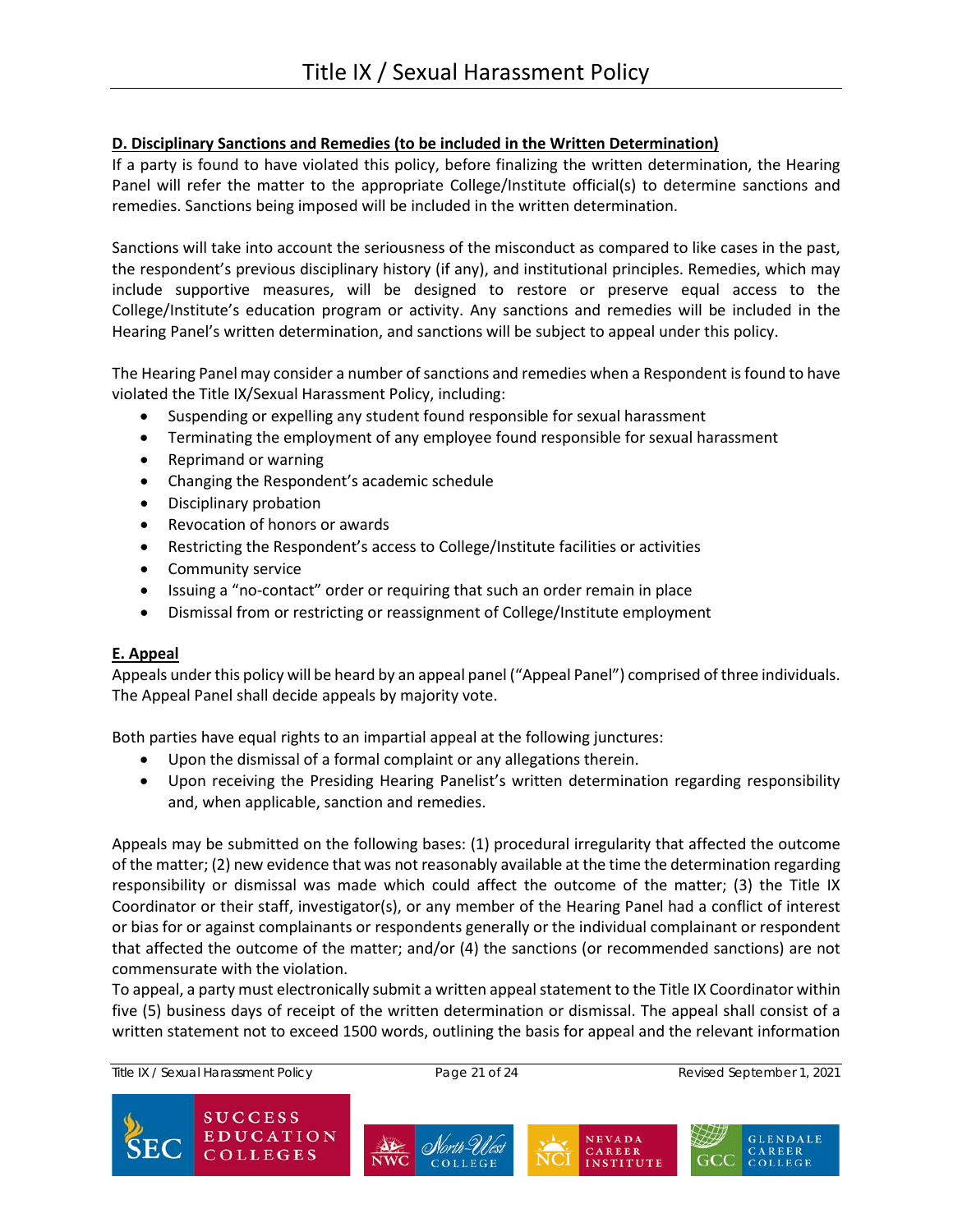to substantiate the appeal. The non-appealing party will be provided with a copy of the appealing party's written statement and may submit a written response, not to exceed 1500 words, to the Title IX Coordinator within five (5) business days of receipt of the appealing party's written statement. The nonappealing party's statement will be provided to the appealing party. No further appeal submissions from the parties shall be permitted.

An appeal is limited in scope. The purpose of an appeal is not to initiate a review of substantive issues of fact or a new determination of whether a violation of College/Institute rules has occurred.

In deciding an appeal, the Appeal Panel may consider the case file and any responses, investigative report and any responses, the hearing record, the written determination, and any written appeal(s) or statements by the parties. The Appeal Panel also may consider any other materials the College/Institute deems relevant and that have been shared with the parties.

The parties and their advisers will simultaneously be provided (via electronic format) with the written decision describing the result of the appeal and the rationale for the result.

If the Appeal Panel finds that the earlier decision should stand, the parties will be so informed and the Title IX process is concluded.

If the Appeal Panel finds that there was procedural irregularity that affected the outcome of the matter, the matter will be remanded to the Hearing Panel to determine appropriate further action.

If the Appeal Panel finds that new evidence is available which was not reasonably available at the time of the determination regarding responsibility or dismissal, and such evidence could alter the outcome of the matter, the matter will be remanded to the Hearing Panel for appropriate further action.

If the Appeal Panel finds that the Title IX Coordinator or their staff, investigator(s), or member of the Hearing Panel, had a conflict of interest or bias for or against complainants or respondents generally or the individual complainant or respondent that affected the outcome of the matter, the Appeal Panel will take appropriate measures to address and remediate the impact of the bias or conflict consistent with the general procedures of this policy.

If the Appeal Panel finds that the sanctions (or recommended sanctions) are not commensurate with the violation, the matter will be remanded to the Sanction Officer for reconsideration.

The Appeal Panel will seek to complete the appeal review within thirty (30) business days of receipt of the appealing party's written statement.

Unless further proceedings are necessary, the determination regarding responsibility becomes final either on the date that the parties are provided with the written determination of the result of an appeal if an appeal is filed (at which point the Title IX grievance process is concluded), or if an appeal is not filed, the date on which an appeal would no longer be considered timely (at which point the Title IX grievance process is concluded).

Title IX / Sexual Harassment Policy **Page 22 of 24** Revised September 1, 2021

SUCCESS

COLLEGES



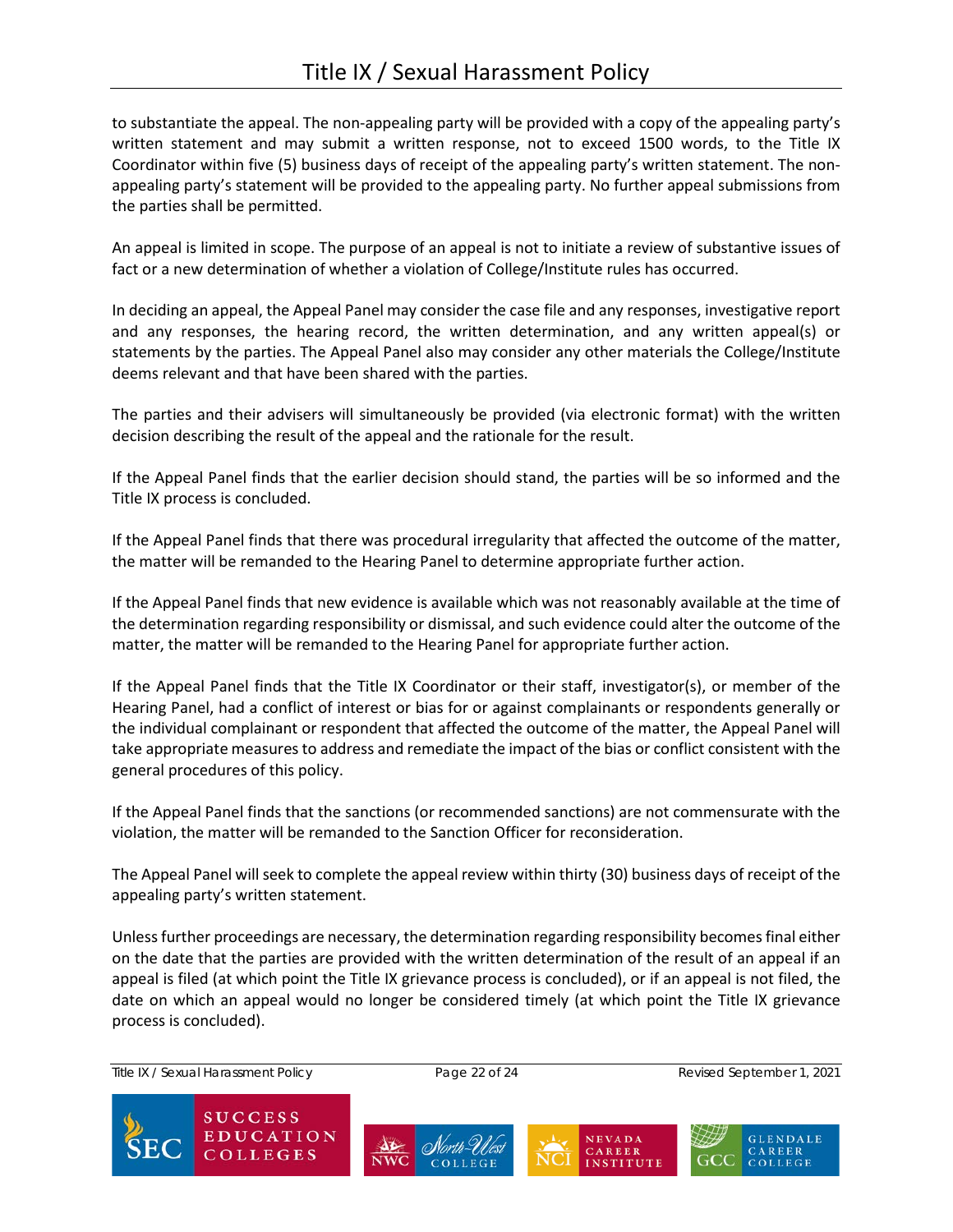## **V. TRAINING**

The College/Institute will either provide appropriate training, or ensure appropriate training is provided by a qualified third party, to the Title IX Coordinator and Campus/Executive Directors, investigators, Hearing Panel members, Appeal Panel members, and any individual who facilitates the informal resolution process. Such training will cover the definition of Title IX Sexual Harassment, the scope of the College/Institute's education program or activity, how to conduct an investigation and grievance process including hearings, appeals, and informal resolution processes under this policy, as applicable, and how to serve impartially, including by avoiding prejudgment of the facts at issue, conflicts of interest, and bias.

The College/Institute will ensure that Hearing Panel members receive training on any technology to be used at a hearing and on issues of relevance of questions and evidence, including questions and evidence about the irrelevancy of complainant's sexual predisposition or prior sexual behavior. The College/Institute will ensure that investigators receive training on issues of relevance in order to create an investigative report that fairly summarizes relevant evidence. These training materials are publicly available on the College/Institute's website and will be made available for in-person review upon request. In addition, College/Institute officials with responsibilities under this policy will receive training related to intersectionality.

#### **VI. RECORD RETENTION**

The College/Institute will maintain for a period of seven years records of the following:

- Each Title IX Sexual Harassment grievance process conducted under this policy, including any determination regarding responsibility and any audio or audiovisual recording or transcript from a hearing, any disciplinary sanction imposed on the respondent, and remedies provided to the complainant designed to restore or preserve access to the College/Institute's education program or activity;
- Any appeal and the result therefrom;
- Any informal resolution and the result therefrom; and
- All materials used to train Title IX Coordinators, investigators, Hearing Panel members, Appeal Panel members, and any individual who facilitates the informal resolution process under this Title IX/Sexual Harassment policy;
- Records of any actions, including any supportive measures, taken in response to a report or formal complaint of sexual harassment. In each instance, the College/Institute will document the basis for its conclusion that its response was not deliberately indifferent, and document that it has taken measures designed to restore or preserve equal access to the College/Institute's educational and working program or activity. If the College/Institute does not provide a complainant with supportive measures, then the College/Institute will document the reasons why such a response was not clearly unreasonable in light of the known circumstances.